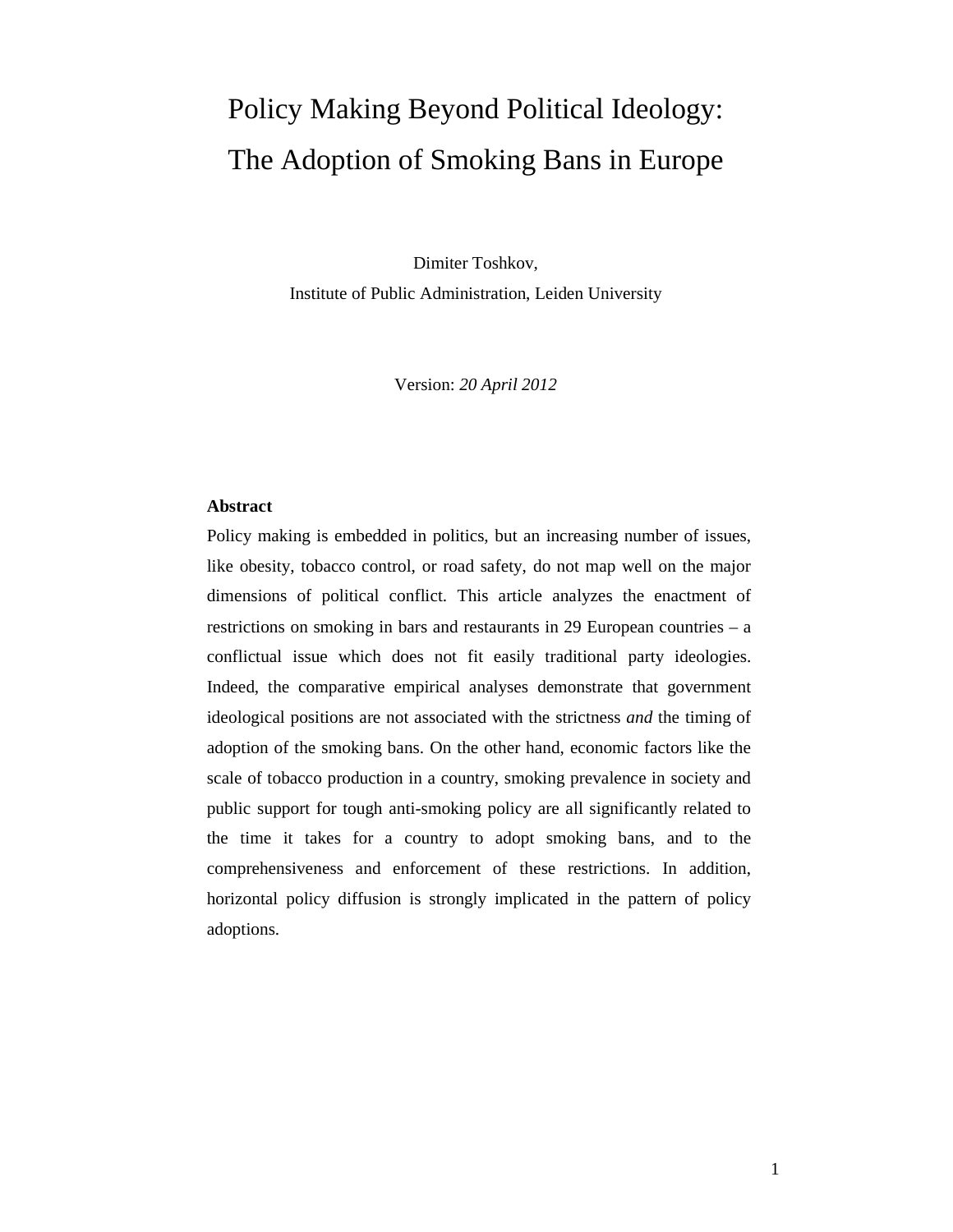### **Introduction**

 $\overline{a}$ 

Policy making is the *raison d'être* of politics. But much of policy making happens outside political ideology. Political conflict structured along broad ideological dimensions is not the only, and in many cases, not the most important context for understanding the making of public policies.

Traditionally, political science assumes that the policy output of democratic political systems can be understood as a product of the conflict and co-operation among political actors – conflict that can be captured by a small number of dimensions which link to party ideology firmly based in social cleavages. Political scientists then proceed to map and identify these ideological dimensions (Benoit and Laver, 2006; Klingermann et al., 2007; Gary Marks et al., 2006), and analyze the strategic interactions between the political actors, while paying close attention to the institutional context (e.g. Erikson et al., 2002; Krehbiel, 1998; Mayhew, 2005). When applied to economic or social policy<sup>1</sup>, the strategy works (e.g. Crisp et al., 2011; Giannetti and Laver, 2005; McCarty et al., 1997). We are, however, faced by an increasing number of issues that do not map well on the general left-right and liberalauthoritarian ideological dimensions. For example, smoking, obesity, genetically modified organisms, internet privacy, and road safety are all issues that either do not provide strong ideological cues, or provide conflicting ones. The argument of this article is that in order to understand policy making about such issues, we need to look beyond political ideology and identify the determinants of policy making from a wider set of variables, including public opinion, policy learning and diffusion, and the fundamental socio-economic characteristics of different polities.

In order to shed light on the factors that matter when policymaking is free from the straightjacket of political ideology, I analyze the pattern of enactment of smoking bans in 29 European states since 2003. Focusing on the most controversial part of the policy – the restrictions on smoking in bars and restaurants, I seek to identify the determinants of cross-national variation in the timing of enactment and the comprehensiveness of the policy. Because the smoking ban relates to various issues like public health, hospitalization costs, individual liberty, worker's protection and equality, and the economic consequences for the tobacco and hospitality sectors

<sup>&</sup>lt;sup>1</sup> For example, Allan and Scruggs  $(2004)$  argue that partisanship has an effect on welfare state retrenchment. Fionna Ross (2000) agrees that parties are relevant for welfare politics but argues that the effect of left and right is sometimes counterintuitive. For a meta-analysis of 43 studies mostly in the economy/social sectors see (Imbeau et al., 2001) – the study concludes that, overall, there is little to no evidence that left/right positions matter.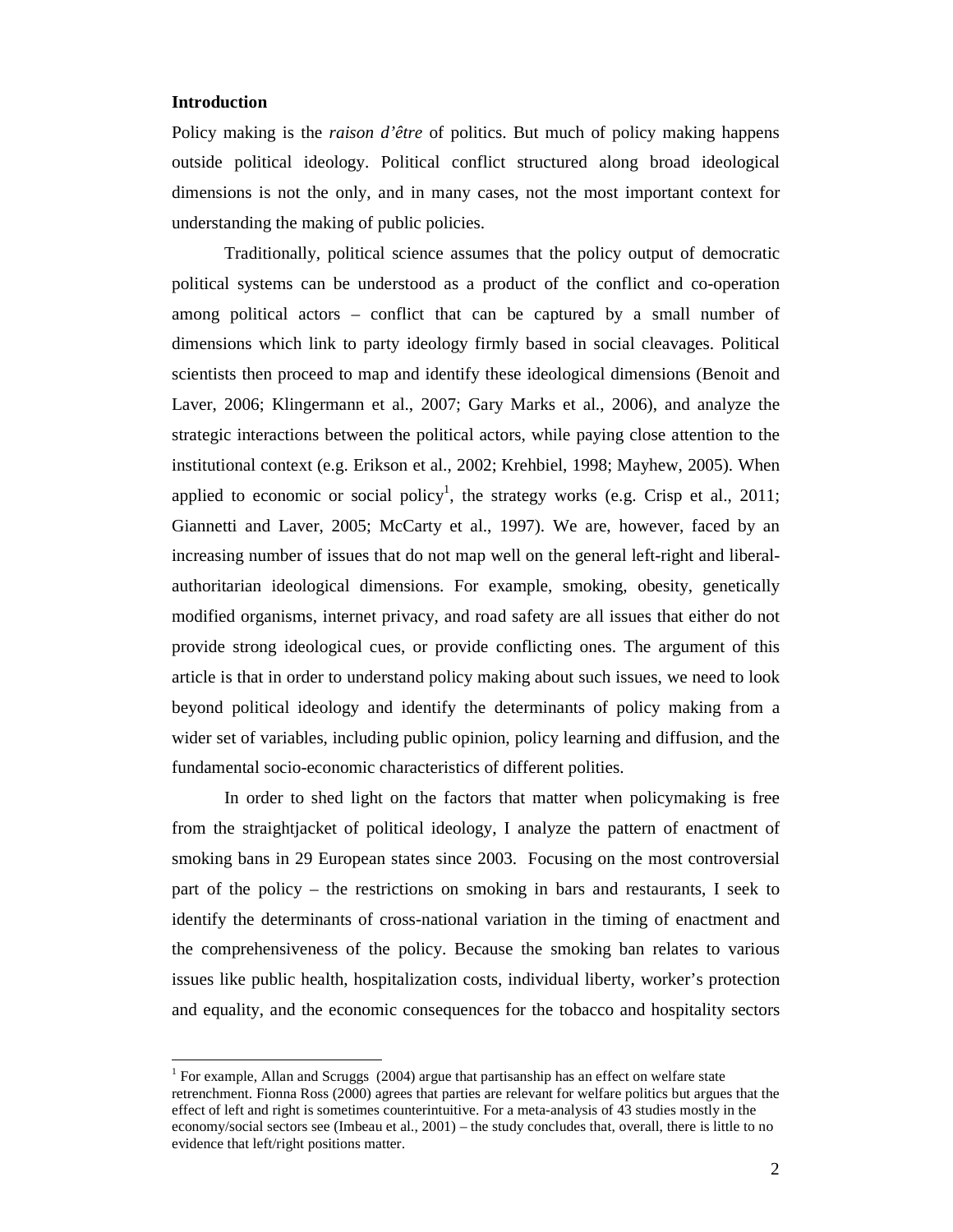(see the contributions in Feldman and Bayer, 2004), it does not unambiguously fit the economic left-right and/or the liberal-authoritarian dimensions of party politics. As a result, the door is open to a host of domestic and external influences. Because antismoking policy is embedded in international and European Union (EU) context but there are no binding rules with regard to smoking in bars and restaurants, there is scope for a great deal of variation in the national policy responses to the dangers of passive smoking.

Existing literature on anti-smoking policy features case studies, which provide rich narratives but tend to focus on the causal mechanisms producing anti-smoking policy change (Albak et al., 2007; Cairney, 2009; Hooker and Chapman, 2006; Mele and Compagni, 2010), and large-n quantitative work, which sidelines and never properly tests for the possible influence of ideologically-motivated politics (Gallet and Catlin, 2009; Studlar, 2007b; Studlar and Christensen, 2009). The contributions of this article are that it *integrates* theoretically the impact of political ideology, domestic economic and societal factors, and policy diffusion in a single framework and tests the resulting model in a comparative analysis that goes beyond single case studies.

The empirical analysis presented here *does* find common patterns that generalize and extend the insights about individual countries provided in existing research on anti-smoking policy. Using event history (survival) models, I show that lower public support for the smoking bans, the extent of tobacco (but not cigarette!) production, and smoking prevalence in a country are all associated with more *time* before some form of restrictions on smoking in bars and restaurants are enacted. Also, there is evidence for the impact of policy diffusion since the likelihood of adoption rises over time (and with the number of previous adopters), but government political ideology along left-right, liberal-authoritarian, and pro-anti European integration dimensions plays no role. Finally, I show that tobacco production, smoking prevalence, and public support are significant predictors of *the strictness* of the enacted smoking bans as well, while political ideology continues to show no association. A complex mixture of domestic and international influences is revealed to shape the pattern of smoking ban enactments in Europe, but political ideology is not the cement that structures decision making for that particular policy.

The rest of the article is structured as follows. First, I discus some of the political science literature on policy making and derive a set of hypotheses about the impact of political ideology, public opinion, socio-economic factors and policy diffusion on the enactment of smoking bans. After that I briefly introduce the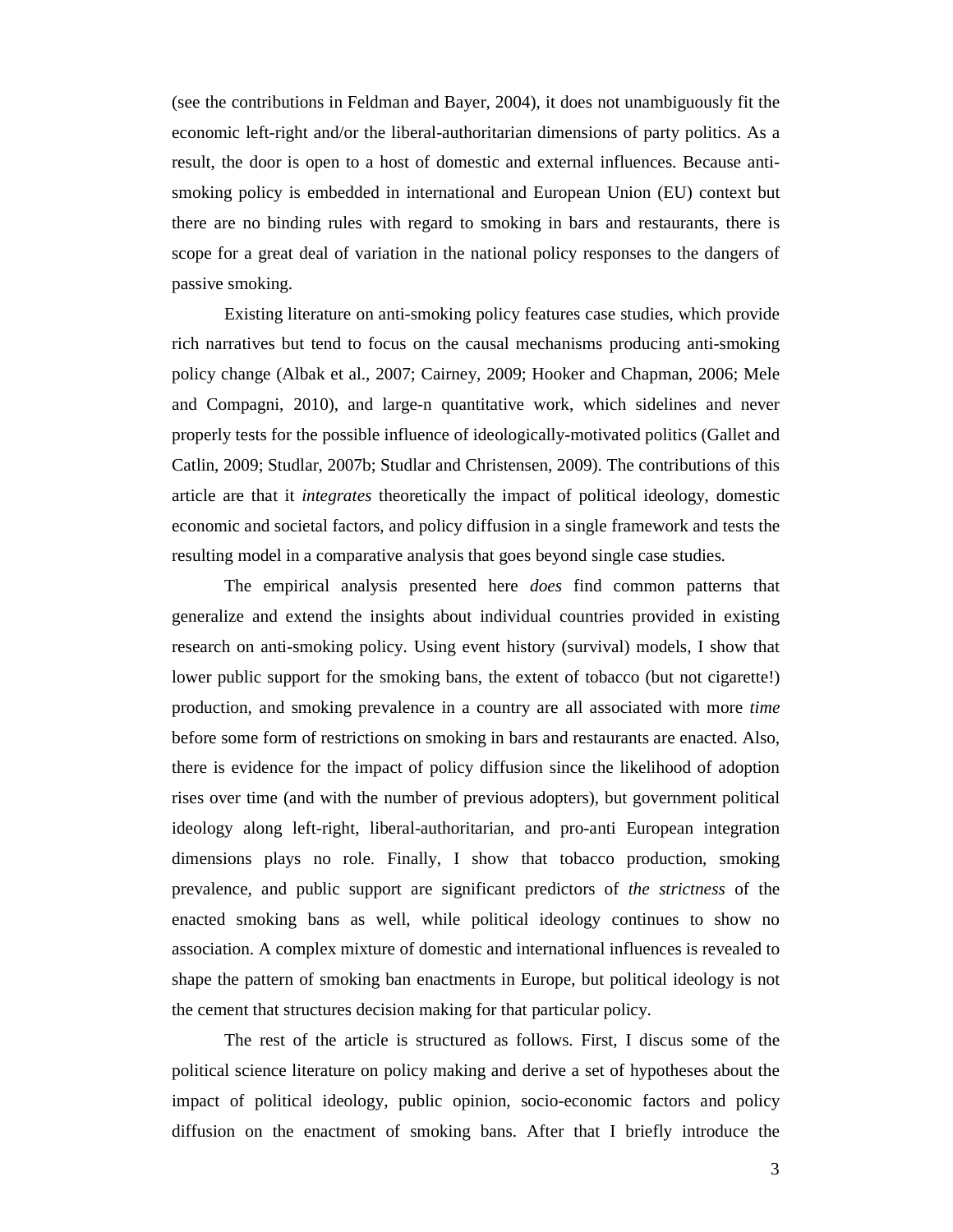variables used in the analysis, their definitions and the data sources. The empirical analysis that follows is divided in two parts that look into the timing of enactment of the policy and into the strictness of the enacted policy. Finally, the conclusion summarizes the findings and draws the broader significance of the results.

### **Theory: explaining cross-national variation in policy output**

Within political science, the study of democratic policy making is often reduced to the study of collective decision making among the set of powerful political actors – most often, these are the governing political parties, the executive, the legislature and the president, possibly the courts<sup>2</sup>. There are good reasons for this move. If the contours of political conflict are relatively stable and follow predictably from the main cleavages in society, then understanding the strategic interactions between the major political actors within the institutional context that embeds them provides the key to understanding the outputs of the political process. As a result, scholars have focused on studying decision making within legislatures and cabinets (Krehbiel, 1998; Strøm et al., 2003), the relationships between the different branches (Mayhew, 2005; Tsebelis, 2002), and the impact of specific institutions that systematically affect policy outcomes (e.g. Krehbiel, 1992). When the nature of political conflict is stable and can be reduced to a small number of dimensions that is all we need to know in order to predict and make sense of the process of policy making. In fact, research has demonstrated that a single dimension, standing for socio-economic left-right, can account for the overwhelming share of variation in voting in the US legislature (McCarty et al., 1997; Poole, 2000), and is the most important aspect of political conflict in the European political systems as well (Benoit and Laver, 2006; Budge et al., 2001). In the case of Europe, the left-right has been complemented by a second dimension that opposes socially liberal, green and alternative views to authoritarian, traditionalist and nationalistic ones (Gary Marks et al., 2006). More recently, positions on European integration have emerged as a possible additional dimension of political contestation in Europe (Kriesi et al., 2008; Gary Marks et al., 2006).

 $2^2$  The neglect of public policy by mainstream political science has led to the emergence of a separate discipline of policy analysis (John, 1998, p.3). This literature has made important contributions highlighting the influence of bureaucracy, advocacy coalitions (Sabatier and Jenkins-Smith, 1999) and diffusion (Berry and Berry, 1990; Gray, 1973; Karch, 2007), and shedding light on the mechanisms of agenda setting (Baumgartner and Jones, 2009; Jones, 1994; Kingdon, 1997) and policy implementation. However, somewhere along the way, the potential influence of the (ideologically-motivated) preferences of the major political actors has been lost from the analytical focus of policy analysis. What the current article offers is an *integrated* perspective that considers the possible impact of political ideology alongside factors traditionally studied by policy analysts, like public opinion and diffusion.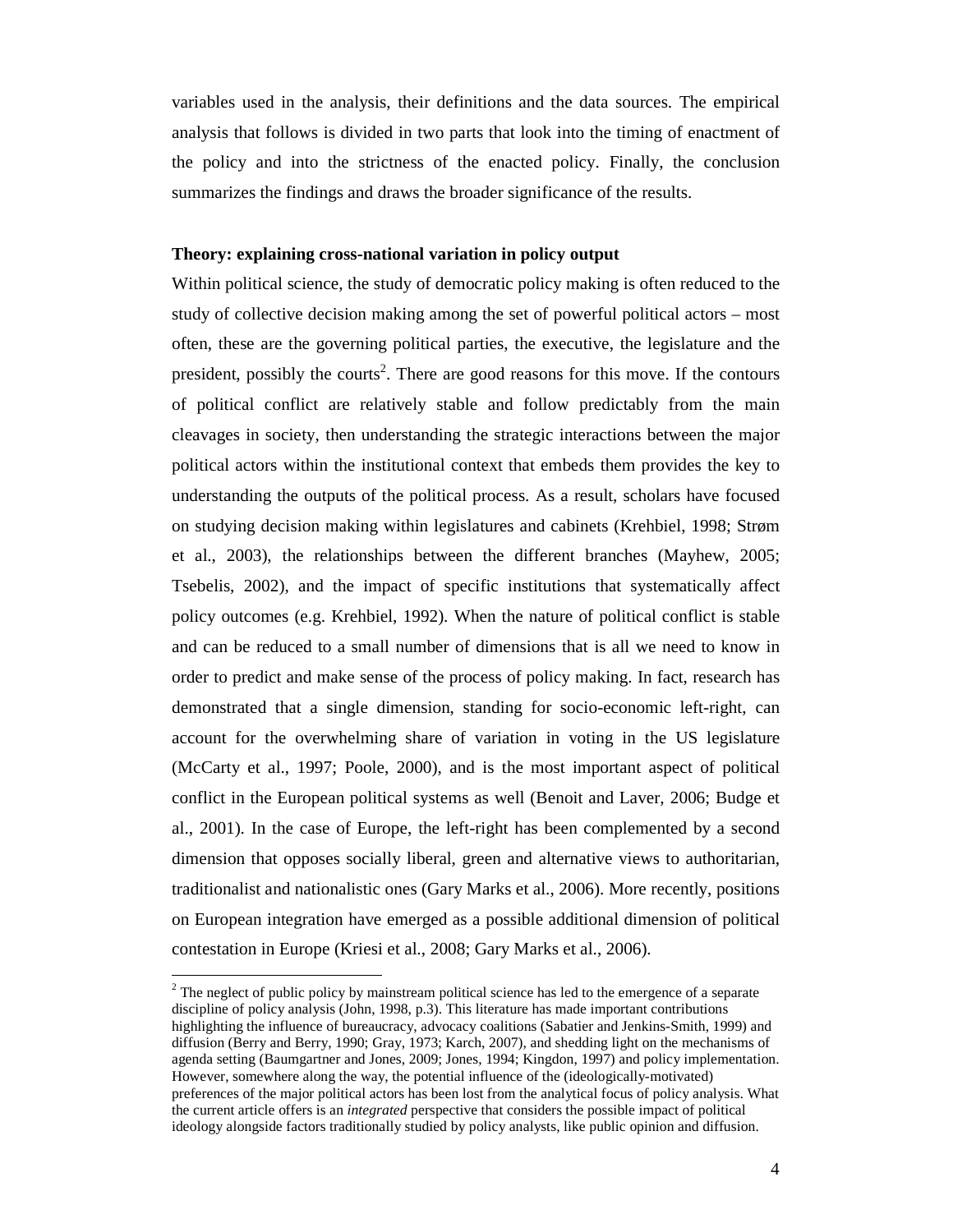Many important policy issues fit very well a political space built on one or two dimensions: taxes, social spending, economic regulation, state subsidies, immigration, etc. But an increasing number of problems facing contemporary society do not map neatly on the left-right and/or liberal-authoritarian dimensions. Issues like smoking, obesity, internet privacy, genetically modified organisms, and road safety are only some examples of relatively novel problems that are not absorbed into existing social cleavages and political structures. These are multi-dimensional issues that evoke numerous normative dilemmas and provide conflicting cues for position taking. At the same time, these issues are not salient enough as to give rise to a separate new dimension of political conflict.

 We can try to disentangle the various threads that go into the social and political debate surrounding one such issue – the restrictions on smoking in public places, and bars and restaurants in particular. The development of these smoking bans has been a gradual process that started<sup>3</sup> in the US state of California in the late 1990s (Centers for Disease Control and Prevention, 2005), swept throughout Europe in the first decade of the  $21<sup>st</sup>$  century and is currently reaching countries like Brazil (2009), Turkey (2009), Syria (2010), and China (2011). The most obvious context for smoking policy is public health (Feldman and Bayer, 2004). Protection from dangerous foods, water, drugs and other environmental hazards has long been a part of the responsibilities of the modern state, and protection from tobacco smoke can be viewed as yet another link in a long chain of control and prohibitions. Given this context, the perceived paternalistic role of the state to enforce restrictions on what is considered bad for us should push social liberals in one corner and supporters of the strong regulatory state in the other corner in discourses on smoking control. More generally, smoking can be viewed as an issue of personal liberty, part of the private sphere where the state should have no legitimate right of intervention. From an ideological point of view, socially-liberal parties should oppose smoking bans while more traditionalist, paternalistic parties should support them. Note, however, that these ideological cues contradict the electoral pressures faced by the parties – smoking is more prevalent in the less-educated and poorer classes (Huisman et al., 2005) – not exactly the electorate of socially-liberal parties in Europe. Nevertheless, based on ideological congruence, we can hypothesize that:

 $3$  The first state to adopt smoking restrictions in public (but not including restaurants and bars) has been Arizona (1973).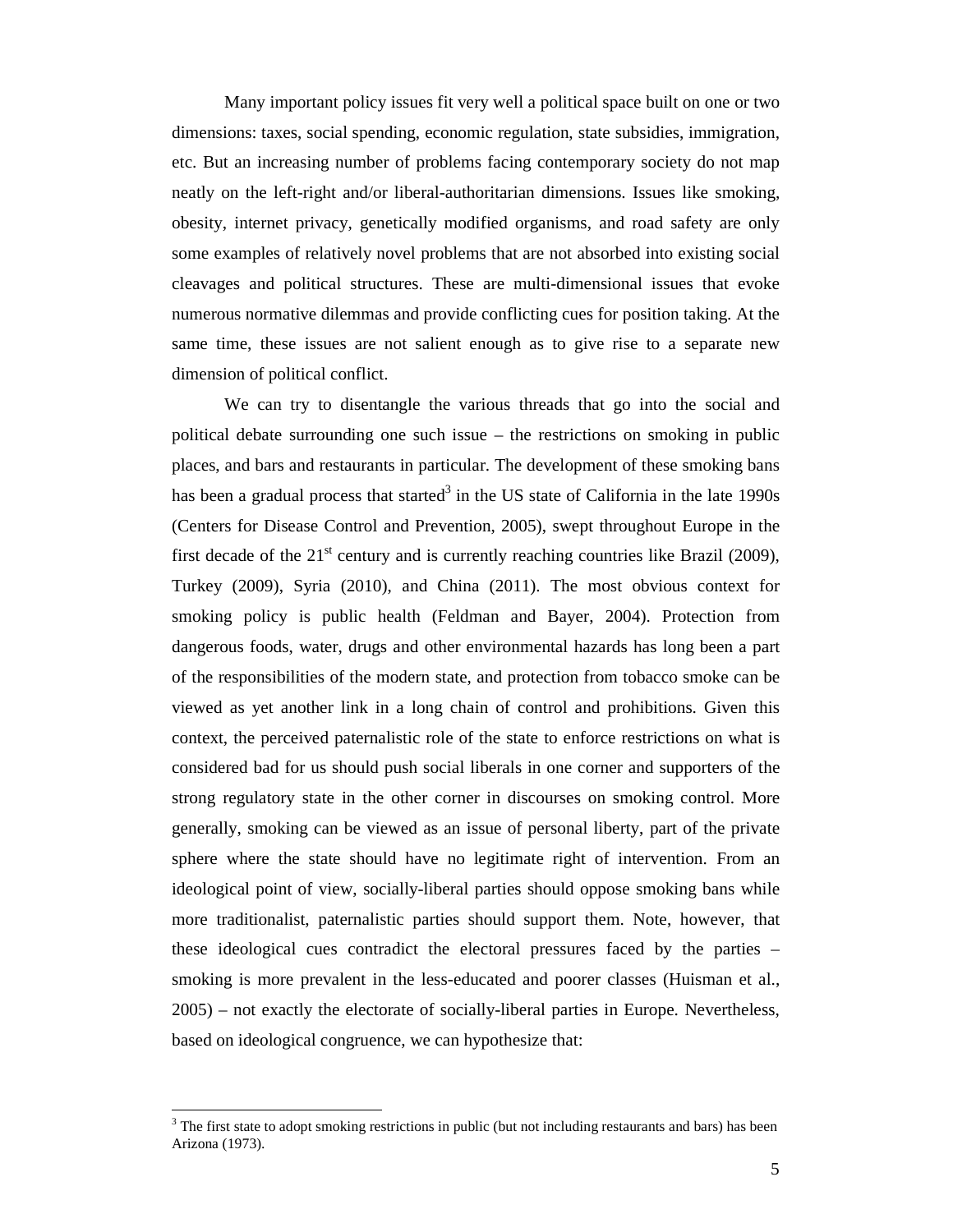*H1: More socially-liberal parties are less likely to enact comprehensive bans on smoking in public places.* 

In addition to the public health and personal liberty dimensions, the smoking ban has important direct and indirect economic implications. First of all, the tobacco-growing and cigarette-producing industries are likely to be negatively affected by restrictions on smoking in public places, to the extent that the restrictions reduce smoking levels in society (for the effects of the policy see Hopkins et al., 2010; Ong and Glantz, 2004). It is also possible that the hospitality industry (restaurants, pubs, bars and other such establishments) might suffer, although the evidence for the economic impact of smoking restrictions on this sector is contradictory (Collins et al., 2010; Dunham and Marlow, 2000; Edwards et al., 2008; Klein et al., 2010; Lal and Siahpush, 2009; Luk et al., 2006) (for a review see Hahn, 2010). Since economically-right parties are generally considered pro-business, we might expect that they will oppose smoking bans more readily. On the other hand, however, smoking is a major source of hospitalizations and treatment of the various diseases induced by smoking contributes to the rising health care costs (for a recent study see Hauri et al.,  $2011)^4$ . Furthermore, tobacco growing is still a heavily-subsidized industry - a fact that does not sit well with right economic ideology. But, all things considered, we can settle for the following hypothesis:

# *H2: More economically-right parties are less likely to enact comprehensive bans on smoking in public places.*

An additional dimension of the passive smoking issue reinforces this expectation. The latest wave of bans on smoking in public places has been framed in many countries in terms of protection of workers and safer working places (Larsen, 2010). Environmental smoke is dangerous and the expansion of the smoking ban to bars and restaurants has been based on the predicament that the people who work there have the right to a safe working place as well. Social democratic and economically leftist parties are more likely to champion tougher standards of workers' protection. On the other hand, electoral concerns again clash with these ideological cues: workers

<sup>&</sup>lt;sup>4</sup> Still, a cynic might object that since smokers die younger they altogether save the health care system money for treatment of expensive old age-related health problems.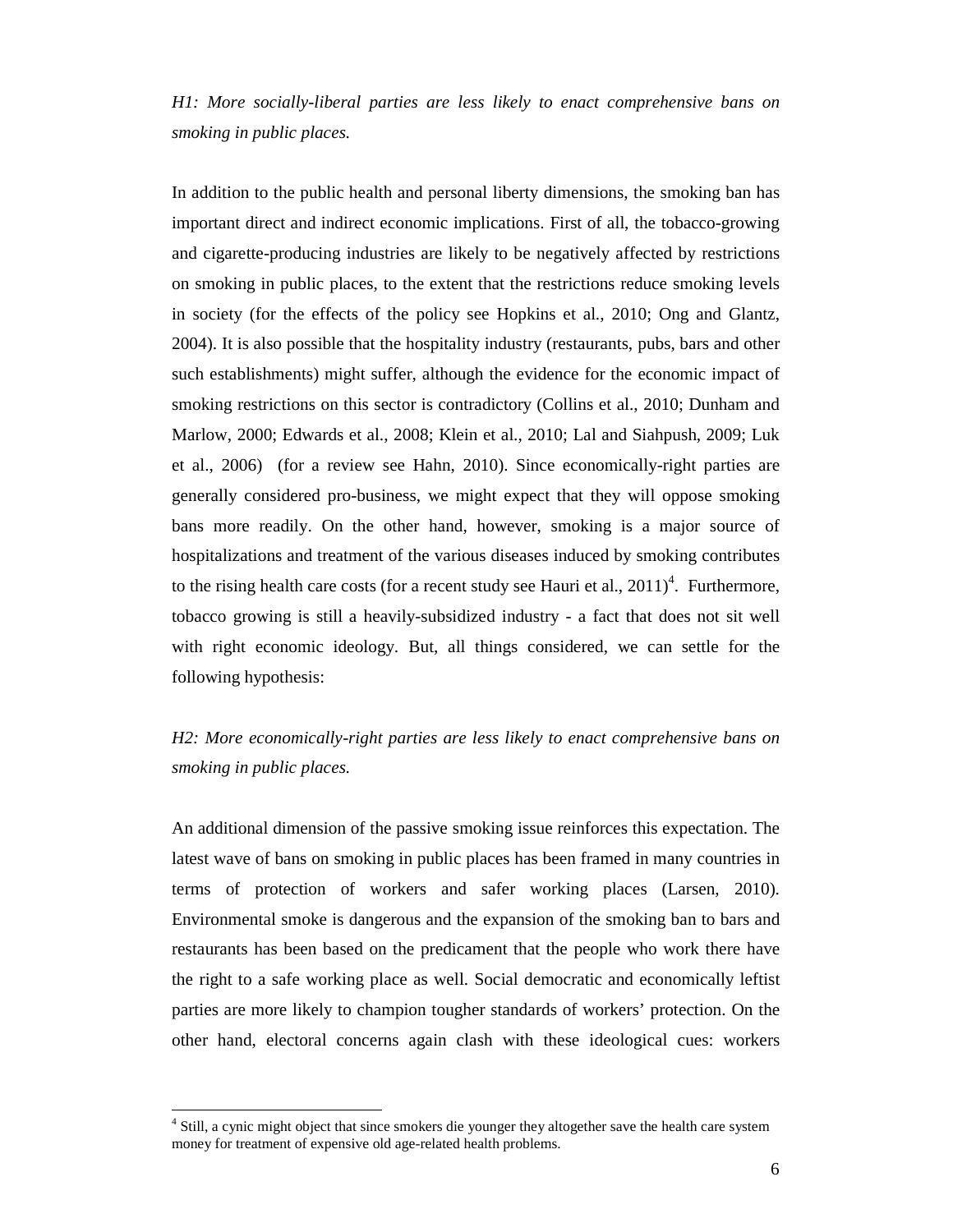provide an important electorate for the leftist parties but they are also the ones more likely to smoke.

The final general dimension of party political contestation that might be related to the smoking bans is European integration. The EU has a relatively comprehensive tobacco policy<sup>5</sup> but with regard to restrictions on smoking in public places it has only issued a recommendation that is not legally binding (see below). Governments that are more supportive of the EU could take more seriously the recommendations coming from the EU, even though they are only soft (non-binding) law.

# *H3: More anti-EU parties are less likely to enact comprehensive bans on smoking in public places.*

Altogether, political ideology provides only weak and often conflicting signals about what positions should parties take on the smoking ban. Furthermore, the case study literature on smoking policy has noted that partisan politics seems to play no role $<sup>6</sup>$ . I</sup> would argue that when the major dimensions of political ideology are unlikely to provide a sound structure of the political process, the door is open to a wider set of factors to exert influence on policy making. The prime suspect amongst these factors is public opinion – the attitudes and predispositions prevalent in society. Of course, public opinion influences the shape of all policies, but in the case of the traditional domains of activities of the modern democratic state – economic regulation and redistribution, security and immigration, the congruence between public opinion and party positions is likely to be stronger (Erikson et al., 2002; Soroka and Wlezien, 2010; Stimson et al., 1995; Wlezien, 2004). Also, for the really salient issues the political elites and the public engage in a complex reciprocal relationship of exchanging leads and influencing each other. Political representation is not perfect but elections and democratic accountability ensure that there is a reasonable degree of fit between what the public wants and what the parties enact as policy (Erikson et al., 2002; Soroka and Wlezien, 2010).

 $<sup>5</sup>$  For the development of tobacco policy in the EU see (Princen, 2009; Princen and Rhinard, 2006).</sup>

 $6$  The conclusion however is reached on the basis of case studies of the US, Canada (Studlar, 2002), Australia and New Zealand (Studlar, 2005). To date, there is no analysis that tests systematically for the impact of party ideological positions and there is no convincing account *why* political ideology should or should not matter for tobacco control policy outcomes.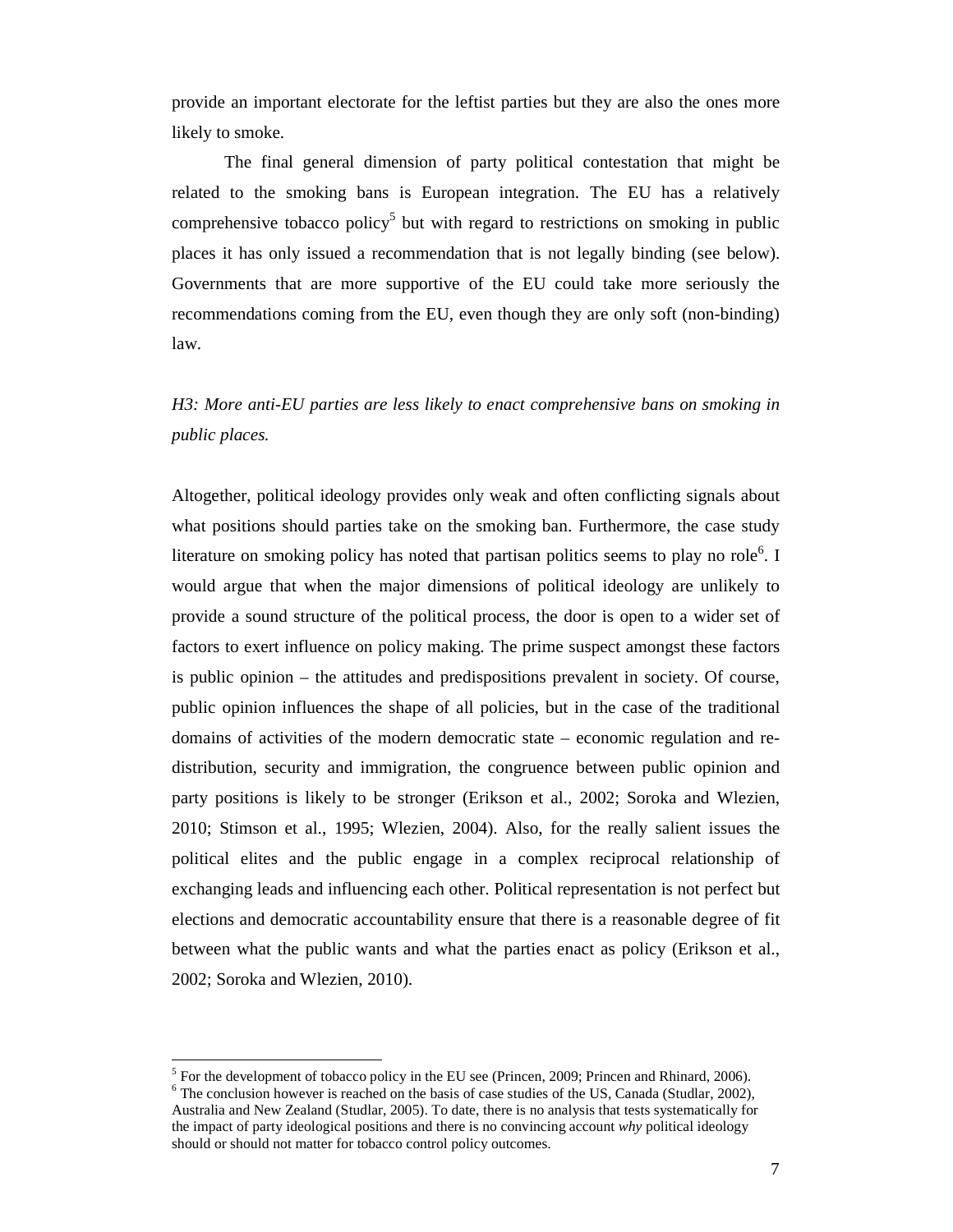But for salient, traditional issues the policy responsiveness is constrained by political ideology. On the other hand, for issues for which it is open to interpretation how they map onto ideological space, parties and governments are actually *freer* to follow the ebbs and flows of public opinion. In other words, when ideological cues are weak and contradictory, it is easier for governments and parties to be opportunistic and dance to the tune played by the public.

 The influence of public opinion on policy making and policy responsiveness has received a lot of attention in the political science and public policy literatures (Burnstein, 2003; Erikson et al., 2002; Shapiro and Page, 1983; Soroka and Wlezien, 2010; Stimson et al., 1995). With regard to tobacco policy, however, the influence of public opinion remains under-researched<sup>7</sup> (for an exception coming from the public health literature see Martinez-Sanchez et al., 2010). Studlar (2002) suggests that tobacco policy making happens in a "permissive consensus" on the side of the public which would lead us to expect that *levels* of public support do not have a direct link with policy. Later the same author seems to suggest that public opinion matters (Studlar, 2007b) but then conflates that with the influence of political cultures<sup>8</sup>.

At the same time, as tobacco restrictions are an example of a 'difficult' issue for the traditional ideological space, investigating the effects of party ideology *and* public opinion in the empirical context of the smoking bans can bring important insights about how the two interact when ideological position cues are weak and contradictory. Furthermore, most of the literature on policy responsiveness adopts a longitudinal approach (Erikson et al., 2002) while comparative cross-national studies of the impact of public opinion are still rare. There are at least three mechanisms through which differences in public opinion across states can influence domestic policy outcomes: First, although it is unlikely that party positions on an issue like tobacco control will determine for which party people vote, the threat of electoral punishment for enacting unpopular policies is still present. Second, and perhaps more importantly, evidence that the public is on your side serves as a strategic resource for interest groups and policy entrepreneurs who try to persuade politicians to adopt or not restrictions on smoking. Third, higher public support for a smoking ban adds legitimacy for the policy and makes the enforcement of the restrictions feasible, and as a consequence it makes the adoption of a ban more likely in the first place.

 $\ddot{\phantom{a}}$ 

<sup>&</sup>lt;sup>7</sup> The causes of attitudes towards tobacco policy have received more attention – see (Lazuras et al.,

<sup>2009;</sup> Pacheko, forthcoming; N. Ross and Taylor, 1998; Thomson et al., 2009)<br><sup>8</sup> The public opinion/political culture argument is operationalized in Studlar (2007b) by the percentage of Catholics/Orthodox an in population. Such an indicator of *political* culture is indirect at best.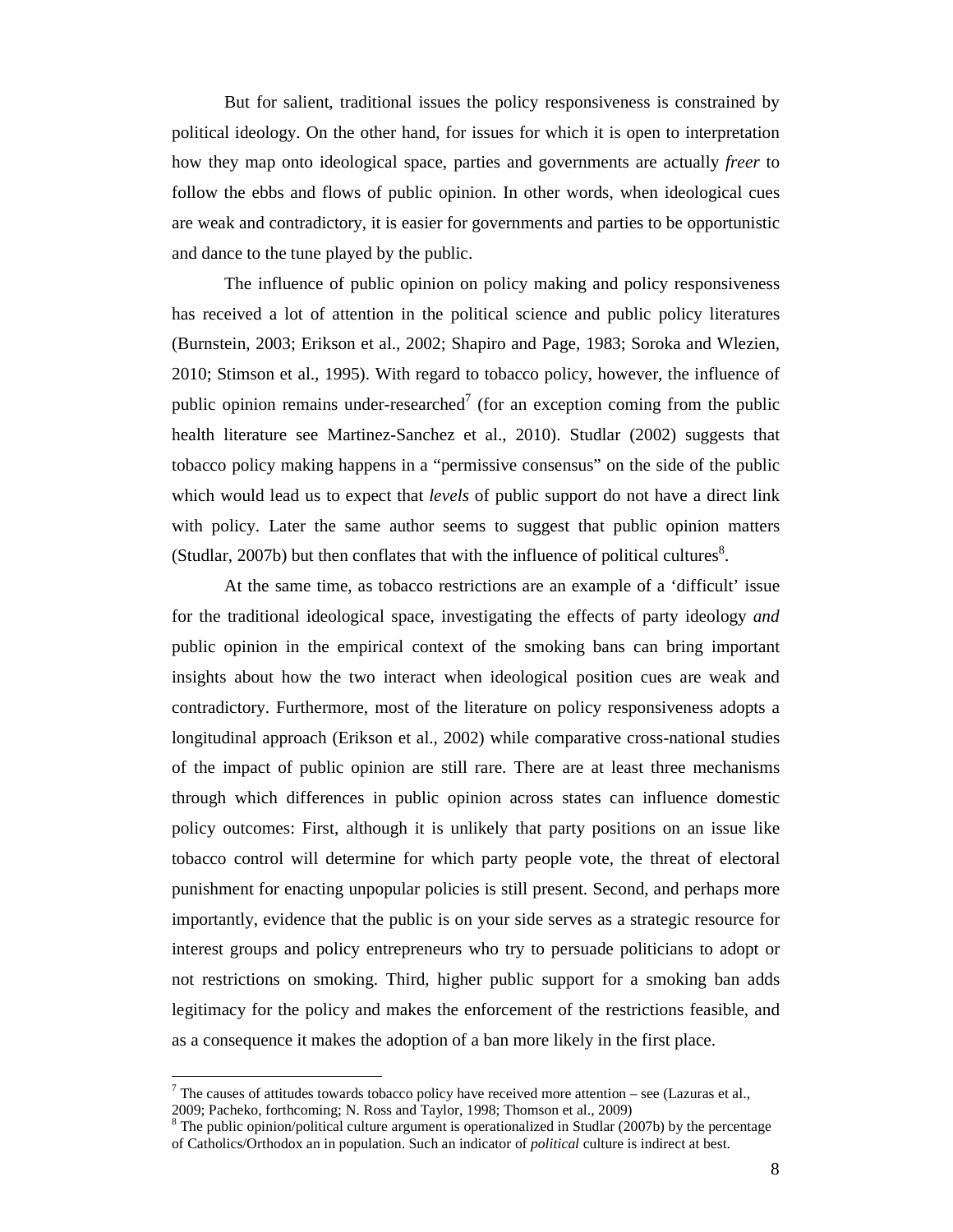*H4: Lower public support for restrictions on smoking in public places makes enacting a comprehensive smoking ban in public places less likely.* 

A related factor that might influence the timing of adoption and the shape of antismoking policies is smoking prevalence in society. The share of people who smoke in a country is a fundamental constraint on the feasibility of rigid anti-smoking regulations (Fong et al., 2006; King et al., 2011; Martinez-Sanchez et al., 2010). It is not a coincidence that the current wave of smoking restrictions follows a strong longterm trend of declining smoking prevalence in the US and Western Europe. Based on the dataset used in the current analysis (for evidecne for the link at the individual level see Schumann et al., 2006), at the aggregate state level public support for smoking bans and smoking prevalence are not very strongly correlated (but within a country they might be - for Greece see Lazuras et al., 2009), so we need to control separately for this structural characteristic of the different European societies:

# *H5: Higher smoking prevalence makes enacting a comprehensive smoking ban in public places less likely.*

Politicians and policy makers need not be equally sensitive to the demands of the various groups in society. The system of interest representation makes some groups more successful in voicing their policy preferences and influencing public policy. Tobacco policy is a domain where not only lobbyists for the interest of the tobacco, cigarette and hospitality industries are very active, but also a number of anti-smoking, cancer prevention and consumer protection organizations try to mobilize support and affect government policy (Cooper and Kurzer, 2003; Hastings and Angus, 2004). In the absence of strong ideological cues, political parties are likely to be more open to influence by lobbyists because the smoking ban is an issue they do not care strongly about and do not have a clear ideologically-motivated policy preference on (for a study demonstrating the effects of tobacco lobbying on members of the US Congress see Moore et al., 1994). Unfortunately, there are no reliable cross-country indicators of the varying strength of the tobacco and the anti-smoking lobbies in Europe, so we cannot test directly the impact of interest groups despite strong theoretical reasons to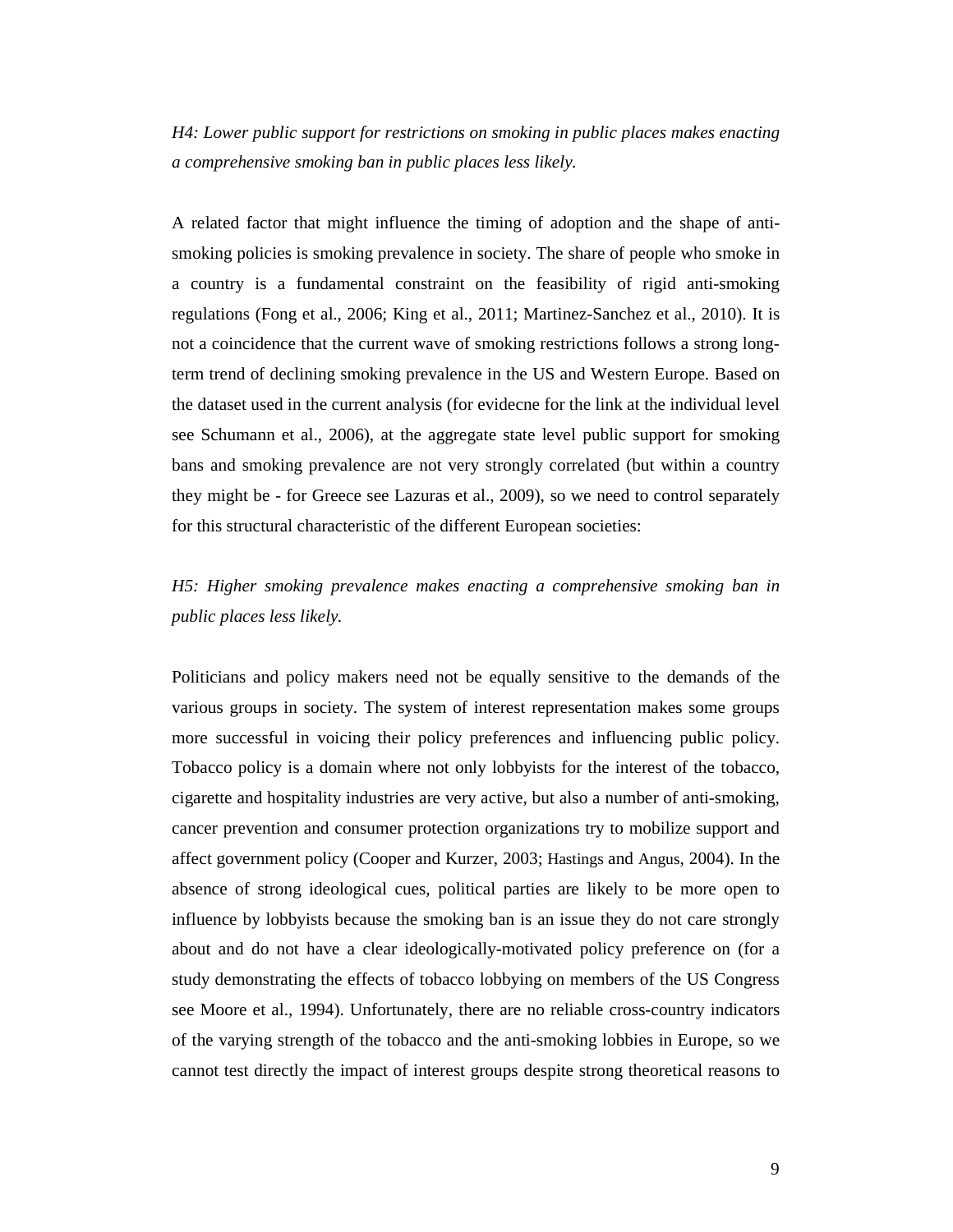suspect that lobbying matters<sup>9</sup>. An indirect approach is to try to proxy for the strength of the tobacco lobbies by looking at the economic importance of the tobacco-growing and cigarette-production sectors in a country $^{10}$ .

The impact of the two sectors relies on slightly different mechanisms, however. Tobacco-growing engages more people, it is likely to be subsidized, and is often practiced in poor regions where more lucrative crops cannot be grown (van Liemt, 2002). So tobacco growing engenders a powerful constituency which is heavily dependent on this crop. To the extent that smoking bans reduce domestic demand for tobacco and cigarettes, and to the extent that the local tobacco production relies on the domestic market, restrictions on smoking in any form are less likely to be adopted in countries which grow substantial quantities of tobacco. The link might be exercised through lobbying but it need not be – the electoral importance of tobaccogrowers can put direct pressure on politicians:

# *H6: Countries that produce more tobacco are less likely to enact comprehensive bans on smoking in public places.*

Cigarette production in a country is also likely to be relevant when accounting for tobacco policy decisions but the mechanisms are different. The production of cigarettes and related tobacco products employs less people than tobacco-growing but generates more value-added which is concentrated in the producers which in most European countries are part of a handful of international conglomerates like Philip Morris and British American Tobacco (Hastings and Angus, 2004). Hence, the influence of the cigarette production industry is more likely to be exercised through lobbying rather than electoral pressures. As such, the scale of cigarette production in a country is perhaps a better proxy for the strength of tobacco interest representation. It should be noted, however, that much of the production of European cigarette factories is intended for export, so policy measures like restrictions on smoking in public places in the EU states are surely unpleasant for the producers, but do not affect their export markets as such.

<sup>&</sup>lt;sup>9</sup> Studlar (2007b) uses the general corporatism/pluralism scales developed by Siaroff and Lijphart to capture variation in the influence of tobacco interest groups across countries but the *type* of interest representation system has very little to do with the strength of a particular lobby coalition in a country.  $10$ <sup>The</sup> influence of economic fundamentals on public policy has been suggested as far back as 1963 by Dawson and Robinson (1963).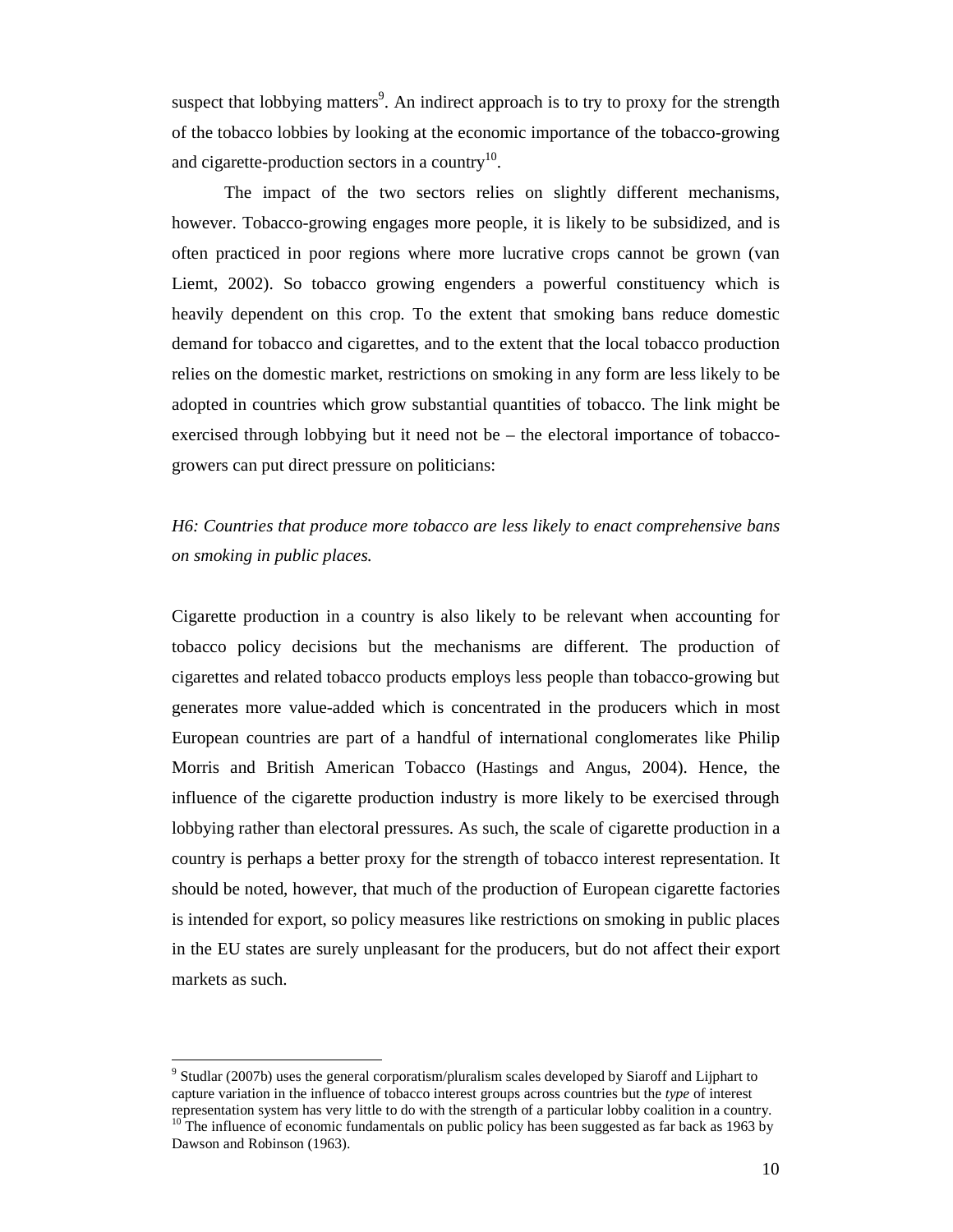*H7: Countries that produce more cigarettes are less likely to enact comprehensive bans on smoking in public places.* 

National policy making on tobacco is embedded in transnational structures which makes policy diffusion possible, if not highly probable (the literature on policy diffusion is huge – some recent work includes (Karch, 2007), and in the context of tobacco policy (Cairney, 2009; Martin, 2009; Shipan and Volden, 2006; Studlar, 2007b). The mere fact that the smoking ban spread rapidly across Europe in the course of a few years since 2003 already implicates policy learning and diffusion, but the same outcome could have been produced by countries acting independently in response to a rapidly changing external environment. Tobacco policy has both a global and a European aspect. The World Health Organization (WHO) is a champion of anti-tobacco policy and adopted in 2003 an influential Framework Convention on Tobacco Control (FCTC). (World Health Organization, 2003). FCTC is an international treaty and has numerous provisions addressing price and tax measures, protection from exposure to tobacco smoke, regulation of the content of tobacco products, advertising, packaging, illicit trade in tobacco products, sales to minors, etc. The tobacco policy of the EU is more limited and comprises of several components covering cross-border advertising and promotion, pictorial warnings, and labeling of tobacco products. With respect to the issue of smoking in bars and restaurants, however, the EU has only issued a recommendation (Council of the European Union, 2009) – a soft-law type of act that does not create binding commitment for the member states. Hence, if we find evidence for diffusion, it is not going to be vertical (hierarchical, authority-based), but horizontal (voluntary) transfer.

Horizontal policy diffusion can be based on several mechanisms (Marsh and Sharman, 2009; Shipan and Volden, 2008). Although the WHO and the EU do not have binding rules on smoking in public, they provide settings for policy learning where policy experts can exchange policy ideas, learn political strategies and share their experiences with domestic policies (Fuglister, 2011; Radaelli, 2009). Regular contacts between policy makers at these international fora makes the rapid transfer of policies (in name, if not in substance) possible<sup>11</sup>. The internationalization of lobbying

 $11$  Positive and negative economic externalities (Shipan and Volden, 2008) are another mechanism through which horizontal diffusion can spread. In the case of smoking bans in bars and restaurants, however, economic externalities are likely to be of little relevance at the cross-national level. People might travel a short distance across the border to enjoy a puff in a bar, but are unlikely to regularly fly long distances to indulge in indoor smoking.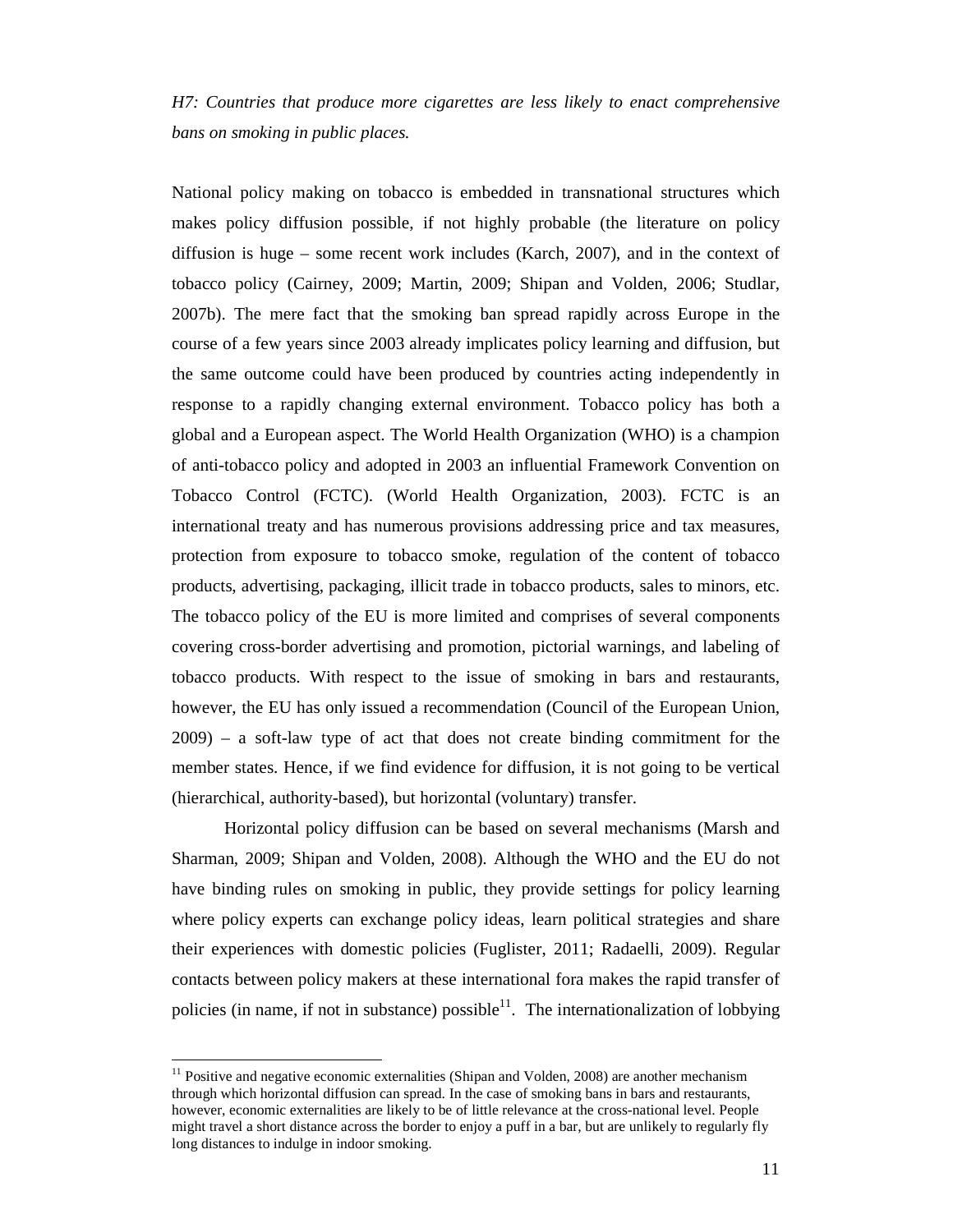(both pro- and anti-tobacco) is another channel thorough which policy learning can take place – although in Europe it seems that the pro-tobacco lobby is much better organized at the European level than the anti-smoking campaigners. Pacheco identifies another mechanism for the diffusion of anti-tobacco policies – social contagion, or the influence on public opinion of polices enacted in neighboring states (Pacheko, forthcoming).

Most indirectly, once a policy becomes popular in the region, it creates a certain feeling of 'we have to do something about it' in the states that have not reacted to the issue yet<sup>12</sup>. Such an emerging 'standard of appropriateness' can bring an issue to the social and political agendas, but will be less effective in shaping the actual content of the policy, and even less so when the time comes for enforcement of the regulations.

*H8: Horizontal policy diffusion based on policy learning increases the likelihood of enactment of a comprehensive ban on smoking in public places.* 

The set of eight hypotheses presented in this section of the article brings together several approaches to the study of policy making<sup>13</sup>. Policy making is inevitably embedded in politics, so we need to look into the impact of ideological party positions, even if the ideological cues provided by the issue are weak and contradictory. Looking beyond party ideology, public opinion looms as a major potential determinant of policy making, together with structural societal and economic characteristics, and the power of interest groups. Last but not least, the multi-level institutional setting of tobacco policy provides opportunities for horizontal policy diffusion which complements and modifies the impact of domestic variables $^{14}$ .

#### **Variables, operationalization and measurement**

 $\overline{a}$ 

The empirical setting of the present study is anti-smoking policy. Within this policy, I zoom-in in particular on the issue of restricting smoking in bars and restaurants. The

 $12$  The effect of horizontal ideational diffusion might be difficult to pin down if it works through changing domestic public opinion (Pacheko, forthcoming).

<sup>&</sup>lt;sup>13</sup> Several additional important factors have been suggested by case study research on tobacco policy. The impact of institutions, and more specifically of the territorial distribution of competences in a state is one (Asare et al., 2009; Cairney, 2009; Studlar, 2005, 2007a). Another is the impact of policy entrepreneurs (Feldman and Bayer, 2004; Mele and Compagni, 2010). The limited variation within Europe regarding the former, and lack of comparative information regarding the latter factor prevent their inclusion in the empirical analysis that follows.

<sup>&</sup>lt;sup>14</sup> The integrated theoretical perspective presented in this article resembles to some extent the policy systems model advocated by Hofferbert (1990).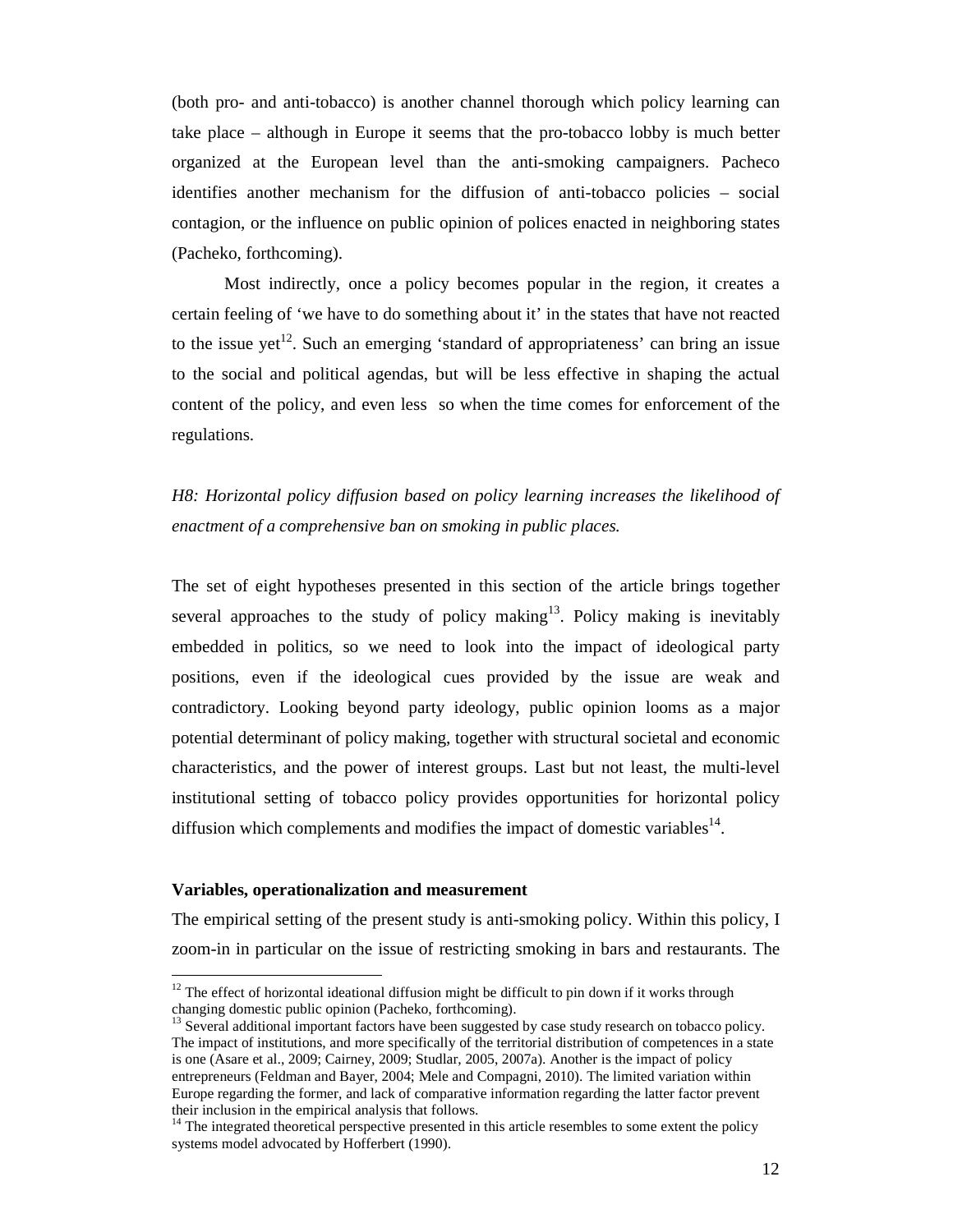more general questions of restricting smoking in public buildings or the workplace generates less disagreement. When the restrictions reach the doors of restaurants, and especially bars, the policy becomes more controversial and tends to polarize opinion. Two aspects of the smoking restrictions in bars and restaurants are studied in the article: the timing of enactment of the policy in the different European states, and the strictness of the ban. Table 1 gives an overview of the distribution of the 29 countries along these two policy dimensions.

The table covers 29 European states – the 27 member states of the EU, Switzerland and Norway. The second column gives the month and the year of the *enactment* of some form of restrictions on smoking in bars and restaurants in the country.

|                                   |  |  |  | <b>Table 1.</b> Timing of enactment and the strictness of bans on smoking in bars and |  |  |  |  |  |  |  |  |  |  |
|-----------------------------------|--|--|--|---------------------------------------------------------------------------------------|--|--|--|--|--|--|--|--|--|--|
| restaurants in 29 European states |  |  |  |                                                                                       |  |  |  |  |  |  |  |  |  |  |

| Country    | Time of<br>enactment | <b>Strictness</b>                     | Country     | Time of<br>enactment | <b>Strictness</b>               |
|------------|----------------------|---------------------------------------|-------------|----------------------|---------------------------------|
| Austria    | January 2009         | $\mathcal{D}_{\alpha}$<br>(partial)   | Lithuania   | January 2007         | $\mathfrak{D}$<br>(partial)     |
| Belgium    | January 2007         | $\mathfrak{D}$<br>(partial)           | Luxembourg  | September 2006       | 2<br>(partial)                  |
| Bulgaria   | January 2011         | (lax)                                 | Malta       | April 2005           | 3<br>(full)                     |
| Cyprus     | January 2010         | 3<br>(full)                           | Netherlands | <b>July 2008</b>     | 2<br>(partial)                  |
| Czech Rep. | NA                   | (non-existent)                        | Norway      | June 2004            | 3<br>(full)                     |
| Denmark    | August 2007          | 2<br>(partial)                        | Poland      | November 2010        | 2<br>(partial)                  |
| Estonia    | June 2007            | 2<br>(partial)                        | Portugal    | January 2008         | 1<br>$\left( \text{lax}\right)$ |
| Finland    | June 2007            | 3<br>(full)                           | Romania     | January 2009         | 1<br>$\left( \text{lax}\right)$ |
| France     | January 2008         | $\mathfrak{D}$<br>(partial)           | Slovakia    | September 2009       | 1<br>(lax)                      |
| Germany    | January 2008         | 2<br>(partial)                        | Slovenia    | August 2007          | 2<br>(partial)                  |
| Greece     | September 2010       | 1<br>$\left( \text{lax}\right)$       | Spain       | January 2011         | $\mathfrak{D}$<br>(partial)     |
| Hungary    | January 2012         | 1<br>$\left( \frac{\ln x}{x} \right)$ | Sweden      | June 2005            | 3<br>(full)                     |
| Ireland    | March 2004           | 3<br>(full)                           | Switzerland | May 2010             | 2<br>(partial)                  |
| Italy      | January 2005         | 3<br>(full)                           | UK.         | March 2006           | 3<br>(full)                     |
| Latvia     | June 2006            | 3<br>(full)                           |             |                      |                                 |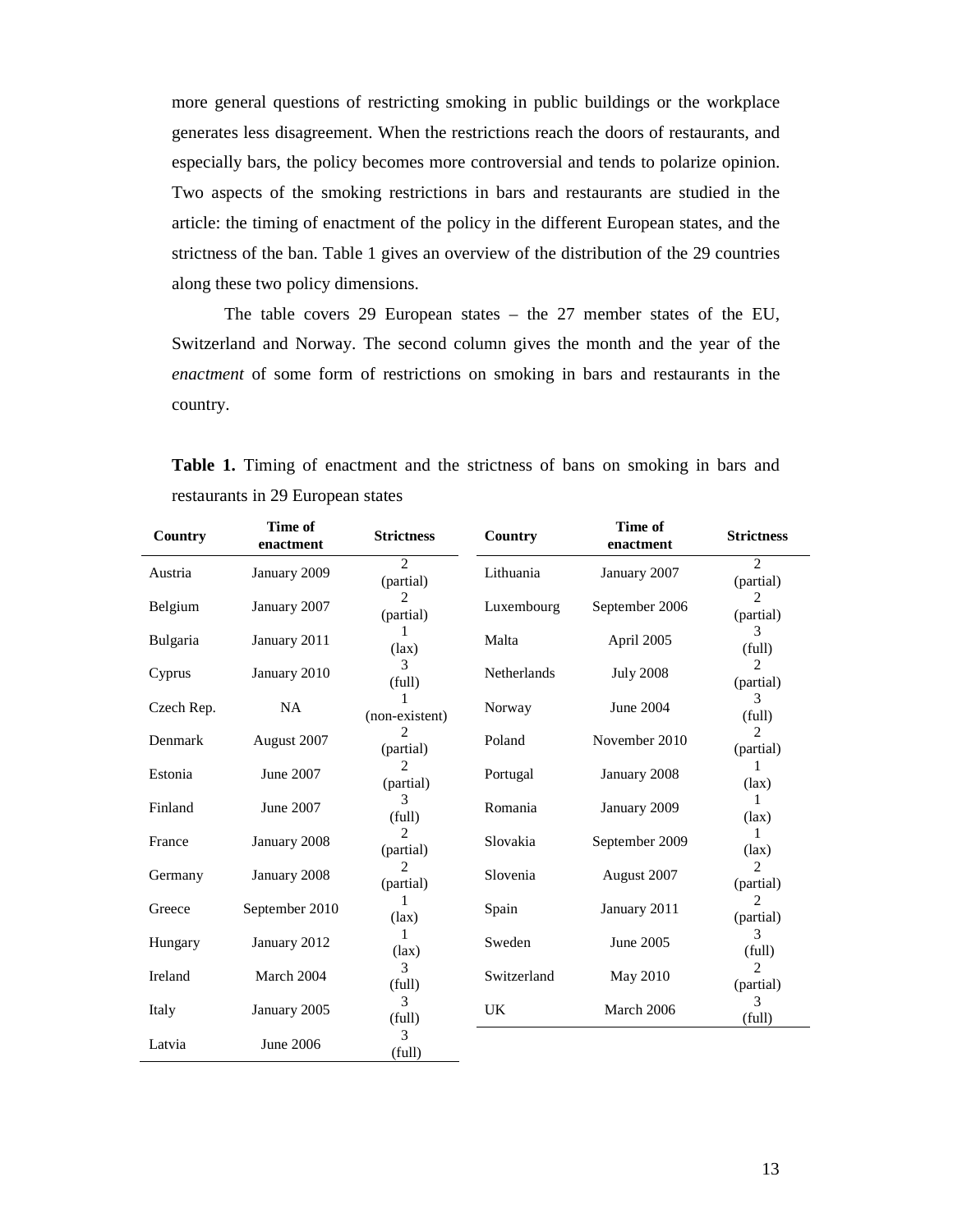Note that this is not the date of *adoption* of the policy but the date in which the policy takes effect. At the time of observation [in January 2012], only the Czech Republic had not enacted any form of restrictions. The third column of Table 1 classifies the countries into three categories of increasing order of strictness of the ban. The category takes into account both the comprehensiveness of the ban itself (how many and how important exceptions there are in the legislation) and its enforcement<sup>15</sup>.

Thus, the countries in category '1' have no restrictions adopted (the Czech Republic), or the exceptions and exemptions are so numerous and vaguely defined to render the law obsolete, or the enforcement of the ban is close to null. Category '2' countries have enacted partial smoking restrictions that either contain important loopholes in the formal text of the laws (like exemptions for certain type of establishments), or the practical enforcement of the restrictions is less comprehensive. Category '3' groups the countries that have a ban that allows for only minor exceptions and is strictly enforced.

The adoption/enactment date and the strictness of the ban are the two aspects of the smoking bans that provide the outcome variables for the empirical analyses presented in the next section. Table 2 provides an overview of the operationalization, sources, and the most important descriptive statics for the independent variables used. Party ideological positions along three dimensions are based on expert survey data as retrieved by the database infrastructure provided by Döring and Manow (2010). The ideological dimensions of party positions are based on the expert surveys conducted by Benoit and Laver (2006) and Hooghe et al. (2010) – the average of the two is taken in order to maximize the number of parties covered<sup>16</sup>. Public opinion is measured using the Eurobarometer surveys<sup>17</sup> from 2006, 2007 and 2009. The smoking prevalence indicator used in the analysis is based on the number of cigarettes smoked per capita, but alternative operationalizations are also employed. The scale of tobacco

<sup>&</sup>lt;sup>15</sup> The main source for the data is the overview provided by the European Commission (2011), complemented by existing case studies, newspaper articles and other sources where available.

<sup>&</sup>lt;sup>16</sup> Note that we are not interested in the effect of the *specific party positions* on the smoking bans, but the effect of ideological party positions. In any case, the expert surveys used in this article do not provide specific tobacco policy positions.

 $17$  Ideally, we should test the impact of public opinion using data that precedes the adoption of the policies and that tracks the changes in opinion over time. Unfortunately, such data does not exist for the EU. From the available comparative surveys, we selected the earliest one, conducted in late 2005 and published in January 2006 by Eurobarometer (2006). We cannot exclude that public support for the smoking bans has actually been *affected* as a result of the enactment of the bans in the countries that had adopted restrictions, rather than being the *cause* for the bans (Fong et al., 2006; Hyland et al., 2009). Nevertheless, by the time the survey was conducted only three countries had more than six months experience with smoking restrictions in bars and restaurants, so the endogeneity bias, even if present, is likely to be small.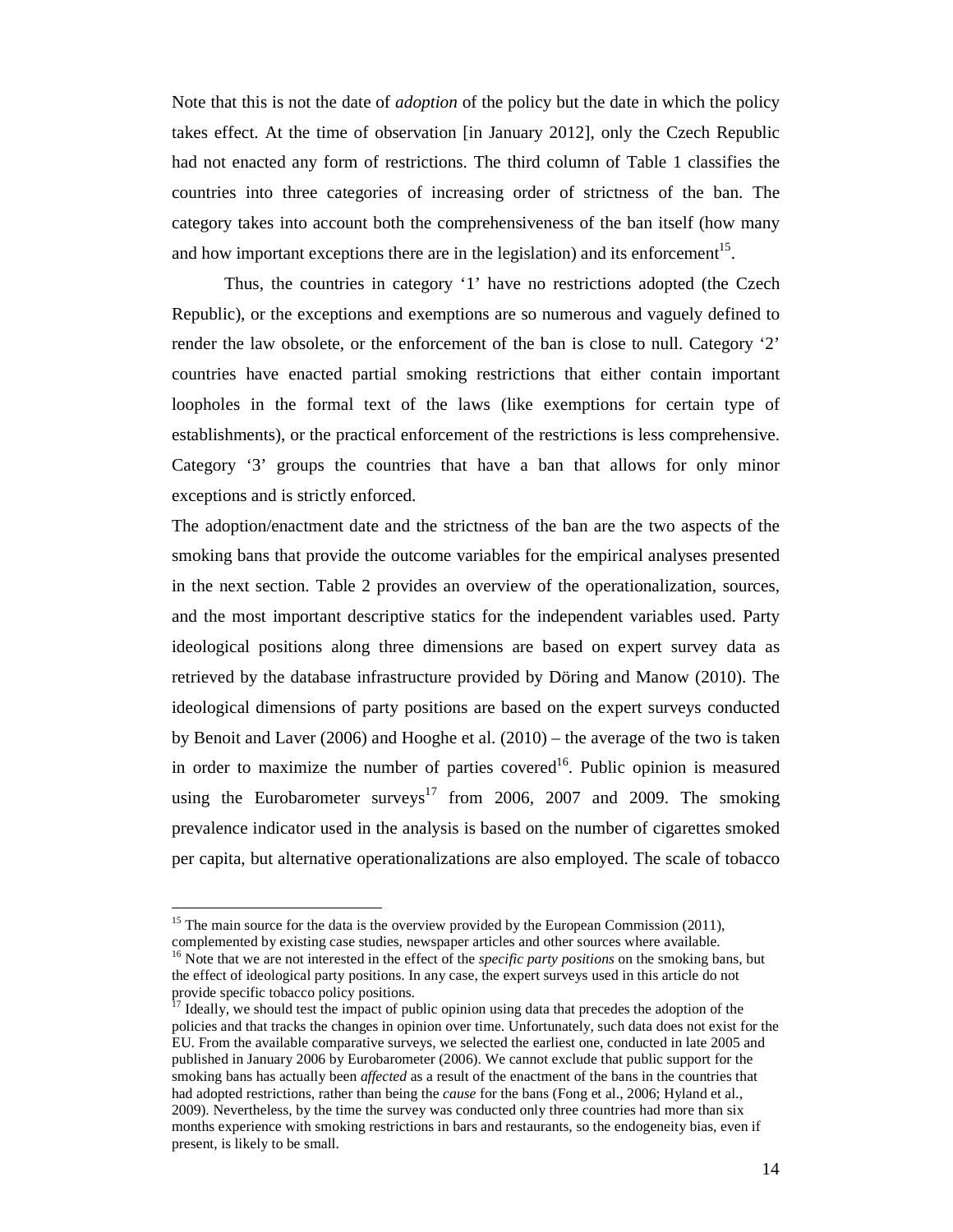and cigarette production is taken from the WHO Tobacco Factsheets (World Health Organization). Because of the highly-skewed distribution of the variables, the log of the raw numbers is used in the actual analysis. The influence of policy diffusion is examined by reference to the passage of time and the related number of previous adopters of the policy<sup>18</sup>.

| <b>Variable</b>                | <b>Definition</b>                                                                                      | <b>Source</b>                                                                                                                                                                                                                                     | min                       | mean              |
|--------------------------------|--------------------------------------------------------------------------------------------------------|---------------------------------------------------------------------------------------------------------------------------------------------------------------------------------------------------------------------------------------------------|---------------------------|-------------------|
|                                |                                                                                                        |                                                                                                                                                                                                                                                   | max                       | (st dev)          |
| Left/Right                     | weighted cabinet position on<br>the left/right dimension                                               | Calculated from<br>www.parlgov.org (based<br>on expert surveys)                                                                                                                                                                                   | 3.37<br>7.40              | 5.43<br>(1.33)    |
| Libertarian/<br>Authoritarian  | weighted cabinet position on<br>libertarian/authoritarian<br>dimension                                 | Calculated from<br>www.parlgov.org (based<br>on expert surveys)                                                                                                                                                                                   | 3.32<br>8.15              | 5.74<br>(1.18)    |
| EU support                     | weighted cabinet position on<br>European integration                                                   | Calculated from<br>www.parlgov.org (based<br>on expert surveys)                                                                                                                                                                                   | 5.51<br>9.82              | 8.32<br>(1.12)    |
| Public support                 | % of respondents who are<br>totally or somewhat in favor<br>of smoking bans in bars and<br>restaurants | Eurobarometer. Attitudes<br>of Europeans towards<br>tobacco, January 2006.<br>(fieldwork September<br>2005 - December 2005)<br>and May 2007 (fieldwork<br>October-November 2006);<br>Survey on Tobacco March<br>2009 (fieldwork<br>December 2008) | 35<br>93                  | 62<br>(14)        |
| Smoking prevalence             | number of cigarettes<br>consumed per capita in 2007                                                    | The Tobacco Atlas Online                                                                                                                                                                                                                          | 493<br>3 0 1 7            | 1550<br>(601)     |
| Tobacco production             | metric tons produced in 2000                                                                           | <b>WHO Tobacco Factsheets</b>                                                                                                                                                                                                                     | $\overline{0}$<br>136 600 | 14 270<br>(33624) |
| Log (Tobacco<br>production)    |                                                                                                        |                                                                                                                                                                                                                                                   | $\boldsymbol{0}$<br>11.82 | 4.55<br>(4.48)    |
| Cigarettes<br>production       | sticks in millions produced in<br>2000                                                                 | <b>WHO Tobacco Factsheets</b>                                                                                                                                                                                                                     | 1115<br>206 800           | 35 120<br>(45921) |
| Log (cigarettes<br>production) |                                                                                                        |                                                                                                                                                                                                                                                   | 7.02<br>12.24             | 9.62<br>(1.23)    |
| Policy diffusion               | Time / number of previous<br>adopters of the policy                                                    | own data                                                                                                                                                                                                                                          | $\boldsymbol{0}$<br>28    |                   |

| <b>Table 2.</b> Definition, sources, and descriptive statistics of the independent variables. |  |  |  |  |  |  |  |  |  |  |  |
|-----------------------------------------------------------------------------------------------|--|--|--|--|--|--|--|--|--|--|--|
|-----------------------------------------------------------------------------------------------|--|--|--|--|--|--|--|--|--|--|--|

<sup>&</sup>lt;sup>18</sup> Studlar (2007b) argues that a reference to Country Families (English-speaking, Nordic, Continental and Southern) is a way to capture the influence of diffusion but the mechanism that links these purported 'families' and tobacco policy is unclear.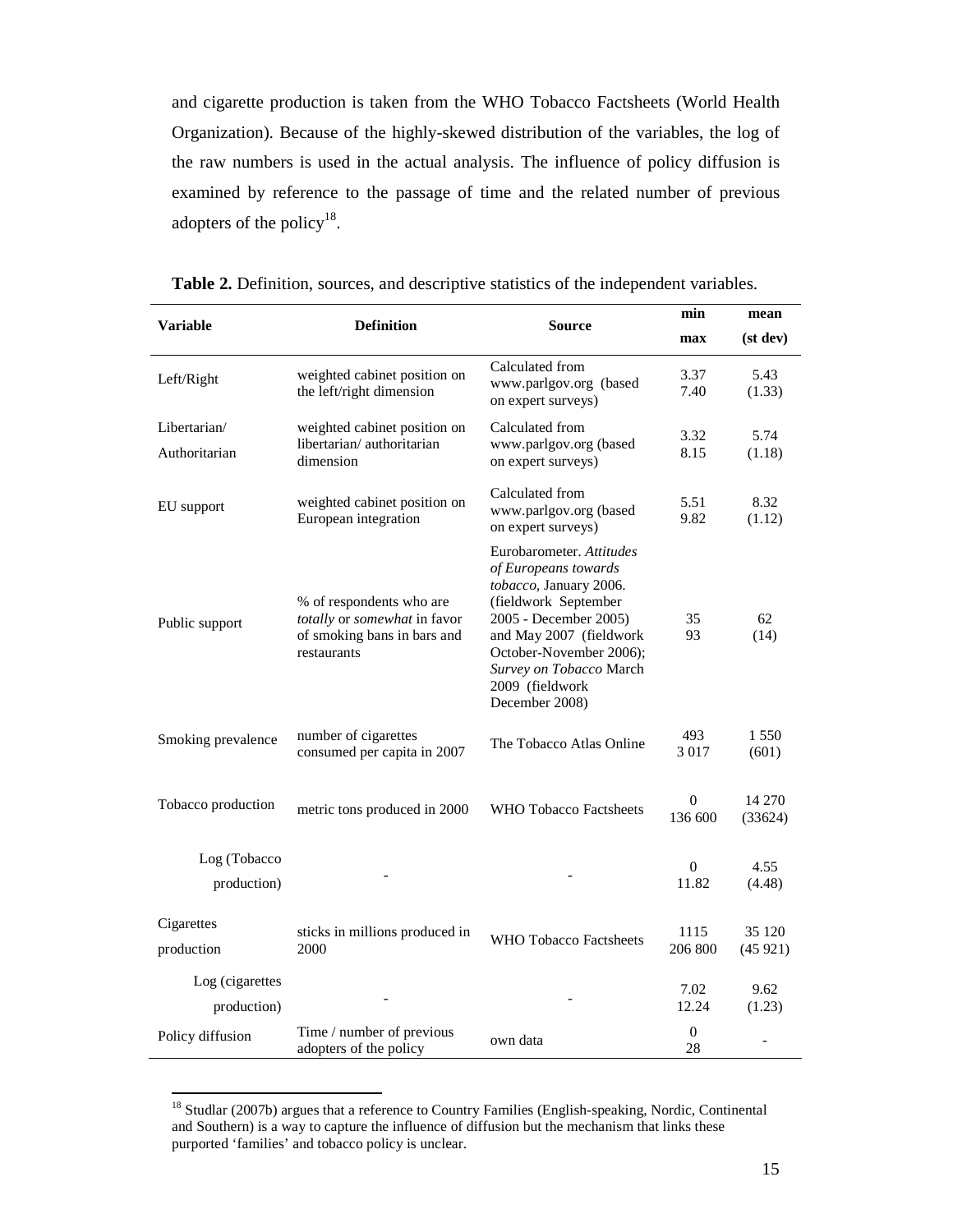#### **The patterns of smoking bans in Europe: Empirical investigations in two parts**

This section of the article presents the results of the empirical analyses of the speed of enactment and the strictness of restrictions on smoking in bars and restaurants in Europe (for the sake of brevity, I would refer to these restrictions as 'smoking bans'). The analysis proceeds in two steps. First, I present a set of event history (survival) models of the time-till-enforcement of smoking bans in 29 European states. These models show convincingly that smoking prevalence, tobacco production, public opinion and diffusion matter for the timing of smoking bans introduction but provide no evidence for the impact of government political ideology. Second, I report the results from ordered multinomial models of the strictness of anti-tobacco restrictions. The results complement well the findings from the duration analysis: public opinion and economic factors are associated with the level of protection standards while political ideology appears irrelevant.

#### *A: Event history analysis of duration until a smoking ban is enacted*

The first set of models I present focus on the time until any form of restrictions on smoking in bars and restaurants are enacted in a country. I set the beginning of 2003 – the year in which the Framework Convention on Tobacco Control was adopted by the World Health Organization – as a reference point for the period of observation. At the time of conducting the analysis at the end of 2011, only one country- the Czech Republic – had not adopted any form of restrictions, so this observation is censored.

I use survival (event history) analysis in order to investigate the relationships of the timing of the tobacco bans with public opinion, the economic importance of tobacco and cigarette production for a country, smoking prevalence in society, and party preferences. Survival analysis is appropriate for working with duration data and can handle censored observations. The results reported here are based on the semiparametric Cox proportional hazards models with time-varying covariates. In the online appendix to the article, I also report the results from Weibull parametric survival analysis (with and without time-varying covariates). The Weibull distribution contains a parameter that can accommodate a monotonically changing baseline hazard and a test on this parameter indicates whether the hazard of enactment is constant, decreases or increases over time (for an application in research on policy diffusion see Berry and Berry, 1990). In the Cox models, the baseline hazard  $h<sub>0</sub>(t)$  is unspecified, and the hazard rate for unit *i* is given by: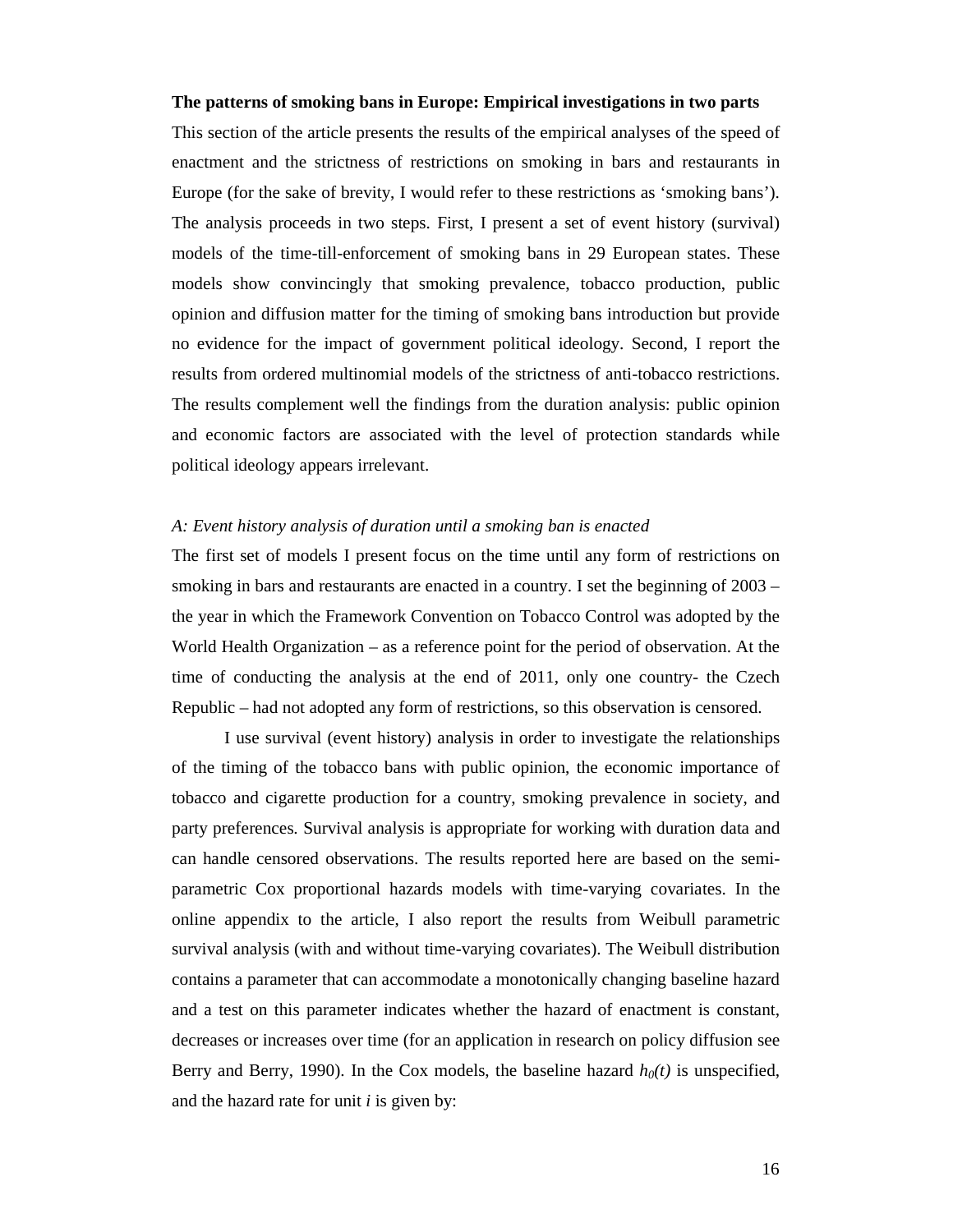Table 3 presents the results of the estimations $19$ . The coefficients in the table refer to the hazard of policy enactment; therefore, a negative sign implies a lower hazard and longer duration until the event occurs. Five individual models are presented. Model A.1 is the baseline; Model A.2 includes an indicator of national cigarettes production instead of an indicator of tobacco growing. Models A.3 to A.5 include measures of government political ideology along three dimensions – socio-economic left/right, liberal/authoritarian, and support for European integration<sup>20</sup>.

|                                                                                                                                  | <b>Model</b>                    | <b>Model</b>                    | <b>Model</b>                    | <b>Model</b>                    | <b>Model</b>                    |  |  |  |
|----------------------------------------------------------------------------------------------------------------------------------|---------------------------------|---------------------------------|---------------------------------|---------------------------------|---------------------------------|--|--|--|
|                                                                                                                                  | A.1                             | A.2                             | A.3                             | A.4                             | A.5                             |  |  |  |
| Log of tobacco leafs produced                                                                                                    | $-0.16$<br>(0.06)<br>$p = 0.01$ |                                 | $-0.15$<br>(0.06)<br>$p = 0.01$ | $-0.17$<br>(0.07)<br>$p = 0.01$ | $-0.23$<br>(0.09)<br>$p = 0.01$ |  |  |  |
| Log of <b>cigarettes</b> produced                                                                                                |                                 | $-0.14$<br>(0.21)<br>$p=0.49$   |                                 |                                 |                                 |  |  |  |
| Public support for ban in bars<br>(2005)                                                                                         | 0.10<br>(0.03)<br>p<0.01        | 0.08<br>(0.03)<br>$p = 0.01$    | 0.11<br>(0.03)<br>p<0.01        | 0.10<br>(0.03)<br>p<0.01        | 0.09<br>(0.03)<br>p<0.01        |  |  |  |
| Thousand of cigarettes per capita                                                                                                | $-0.88$<br>(0.47)<br>$p = 0.06$ | $-1.05$<br>(0.47)<br>$P = 0.03$ | $-0.97$<br>(0.49)<br>$p = 0.05$ | $-0.64$<br>(0.47)<br>$p = 0.18$ | $-0.69$<br>(0.49)<br>$p=0.16$   |  |  |  |
| Left/Right cabinet position                                                                                                      |                                 |                                 | 0.26<br>(0.21)<br>$p = 0.21$    |                                 |                                 |  |  |  |
| Social Liberalism cabinet position                                                                                               |                                 |                                 |                                 | 0.14<br>(0.16)<br>$p = 0.40$    |                                 |  |  |  |
| <b>EU</b> support cabinet position                                                                                               |                                 |                                 |                                 |                                 | 0.29<br>(0.22)<br>$p=0.20$      |  |  |  |
| Log-likelihood model                                                                                                             | $-47.9$                         | $-51.3$                         | $-39.7$                         | $-37.7$                         | $-39.5$                         |  |  |  |
|                                                                                                                                  | $n = 1633$<br>$events=26$       | $n = 1633$<br>$events=26$       | $n = 1490$<br>$events=23$       | $n = 1437$<br>$events=22$       | $n = 1490$<br>$events=23$       |  |  |  |
| Note: Unstandardized coefficients; standard errors in parenthesis. Dependent variable: hazard of<br>policy enactment in a month. |                                 |                                 |                                 |                                 |                                 |  |  |  |

**Table 3.** Cox proportional hazard models with time-varying covariates of time until restrictions on smoking in bars and restaurants enacted in each EU country

<sup>19</sup> The models have been estimated with the *coxph* function from the *survival* package for R 2.8.0.

 $20$  None of the models exhibit violations of the proportionality assumption according to the conducted tests.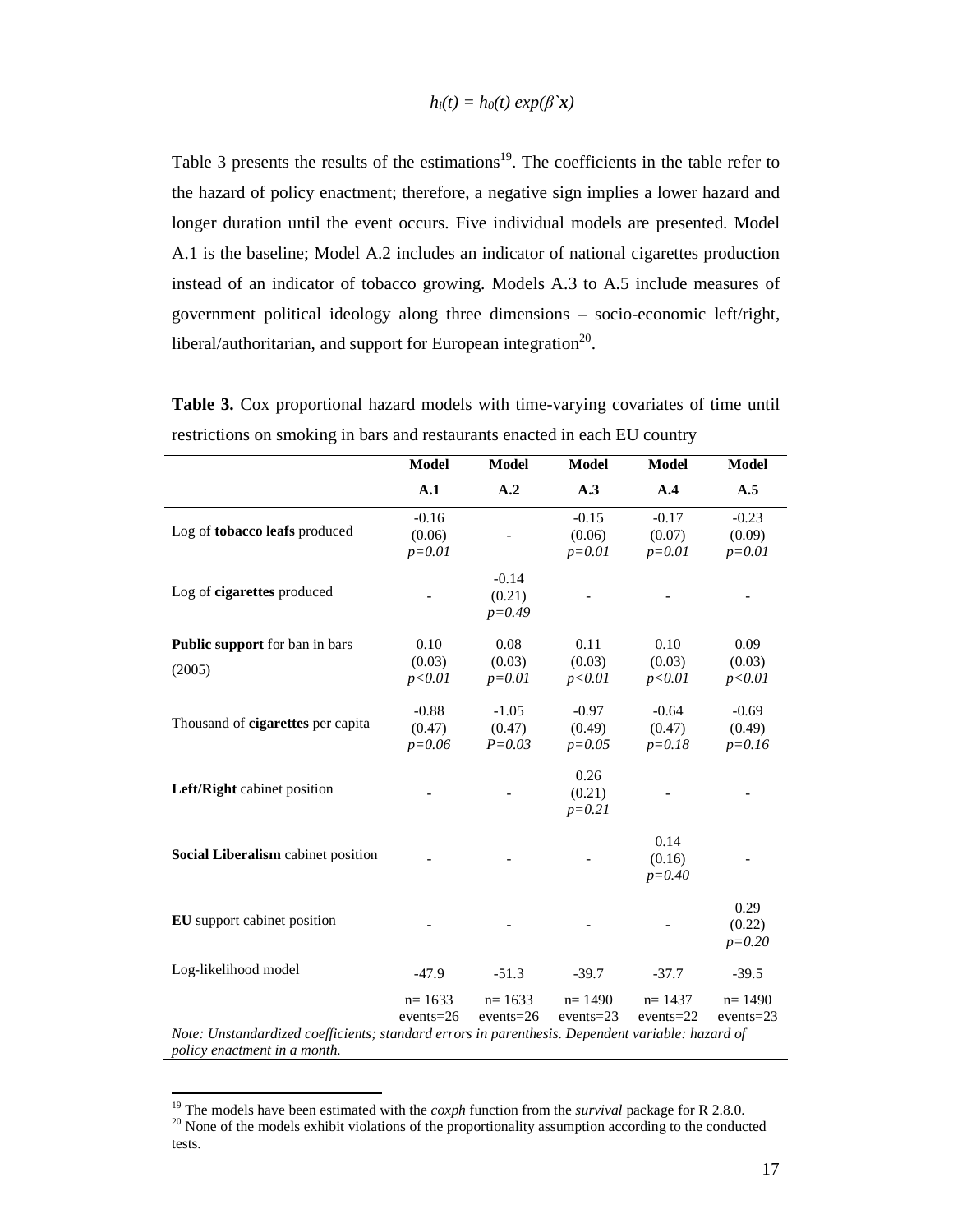

Figure 1. Illustrating Model A.1: Predicted proportions for different values of public support and baseline hazard



Months since January 2003

Looking first at Model A.1, we can confirm that tobacco production in a country significantly decrease the hazard of policy enactment and increases the duration until a smoking ban in bars and restaurants comes into force<sup>21</sup>. One standard deviation increase in the log of tobacco production leads to a 50% reduction in the monthly hazard of enactment.

*Tobacco* production matters, but the effect of *cigarette* production in a country seems to have no effect on the hazard of policy enactment. The estimated coefficient is negative (Model A.2) but the standard deviation is large and even allowing for the small number of cases, it is unlikely that the impact of cigarette production on the

 $\ddot{\phantom{a}}$ 

 $21$  An alternative indicator of the importance of tobacco and smoking for a country – the percentage of cigarette tax from total government tax revenue (provided in the report of the ASPECT Consortium, 2004 and based on World Bank estimates for 1999) – did not reach statistical significance when included in the model despite the moderate (0.45) positive bivariate correlation with duration.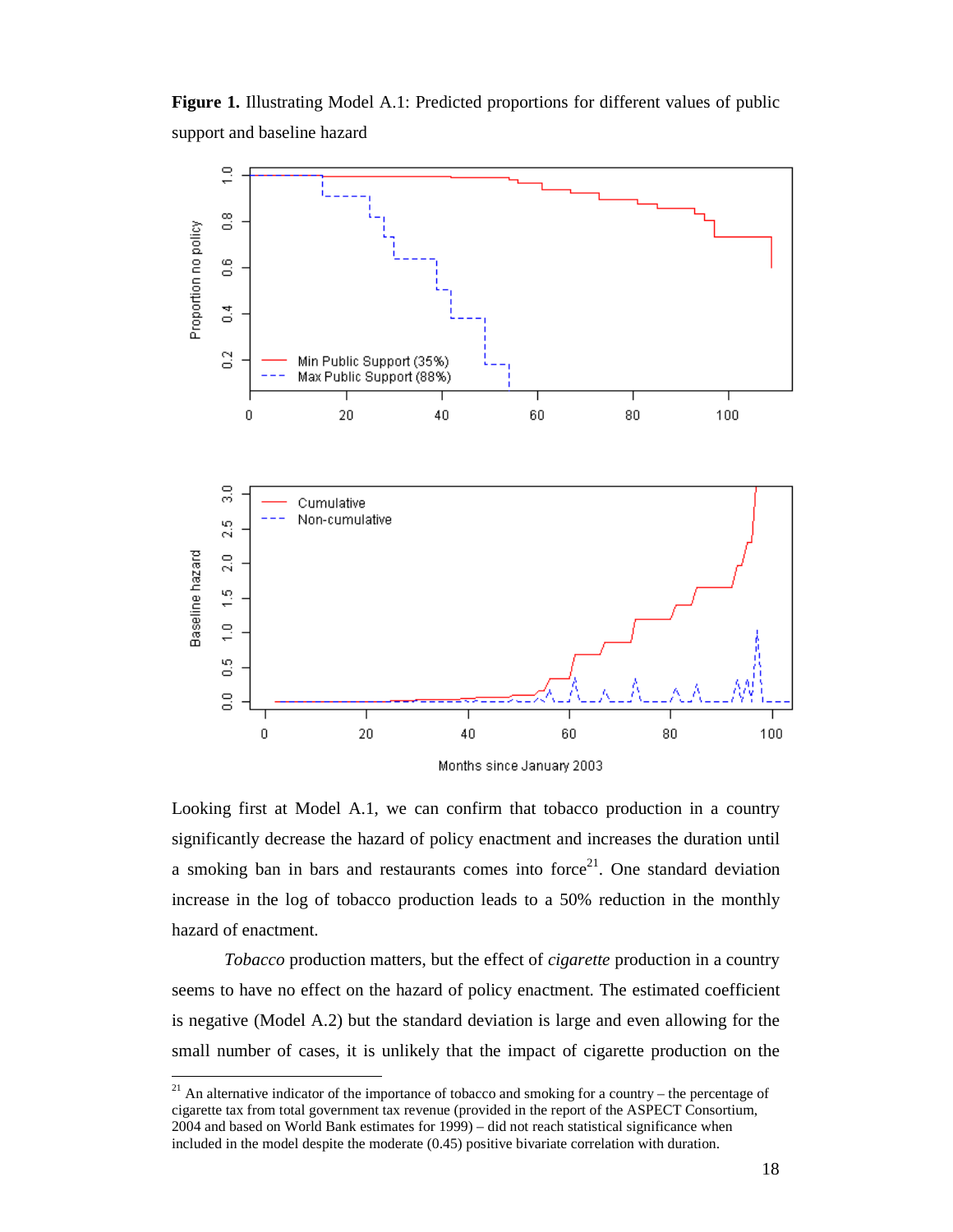timing of enactment of restrictions on smoking is significant, both statistically and substantively.

Reassuringly, public support for banning smoking in bars and restaurants increases the hazard of enactment and is negatively associated with the time until such restrictions are enacted in the sample of countries included in the analysis. A 14 points decrease in the percentage of public support (one standard deviation) leads to a threefold decrease in the hazard of policy enactment, according to Model  $A.1 - a$ substantial effect of practical significance. Figure 1 (upper panel) plots the expected proportion of countries remaining without legislation as time goes by, for different values of public support (set at the observed minimum and maximum of the variable). Three years after the start period, approximately 40% of the countries are expected to have enacted smoking restrictions if public support is at its highest, but only a negligible proportion if public support is at its lowest. Eight years after the start period, all countries would have been expected to have the laws enacted if public support is high, but less than 25% if support is low.

The prevalence of smoking in society is also significantly related to the timing of smoking bans. The effect is significant in Models A.2 and A.3 and the p-value is just below the 0.05 mark in Model A.1. A standard deviation increase in the number of cigarettes smoked per capita<sup>22</sup> results in a 40% decrease in the monthly hazard of policy enactment. It should be noted that the effect of smoking prevalence comes in addition to the effect of public opinion since both coefficients are significant when included simultaneously in the model.

There is strong evidence for an increasing hazard of enactment of smoking bans over time that we can interpret as an effect of policy diffusion. The bottom panel of Figure 1 plots the baseline hazard (Model A.1) over time. Both the cumulative and the non-cumulative hazards are shown. We can see that the baseline hazard tends to increase over time, net of the effects of the covariates included in the model. The changes in the baseline hazard are not smooth because the hazard is non-parametric, but the general tendency is for the baseline hazard to 'jump' as time goes by. It is hard to imagine other reasons than diffusion that can explain the changing baseline hazard. $^{23}$ 

 $22$  The results are robust to the use of alternative indicators of smoking prevalence like total cigarette consumption and percentage smokers in society.

 $23$  Another way to test whether the baseline hazard is constant or changes (monotonically) over time is to use a parametric Weibull survival model. In the online appendix, I report the results of these models. In all of them, the shape and scale parameters suggest an increasing baseline hazard of policy enactment over time (with a high degree of statistical significance).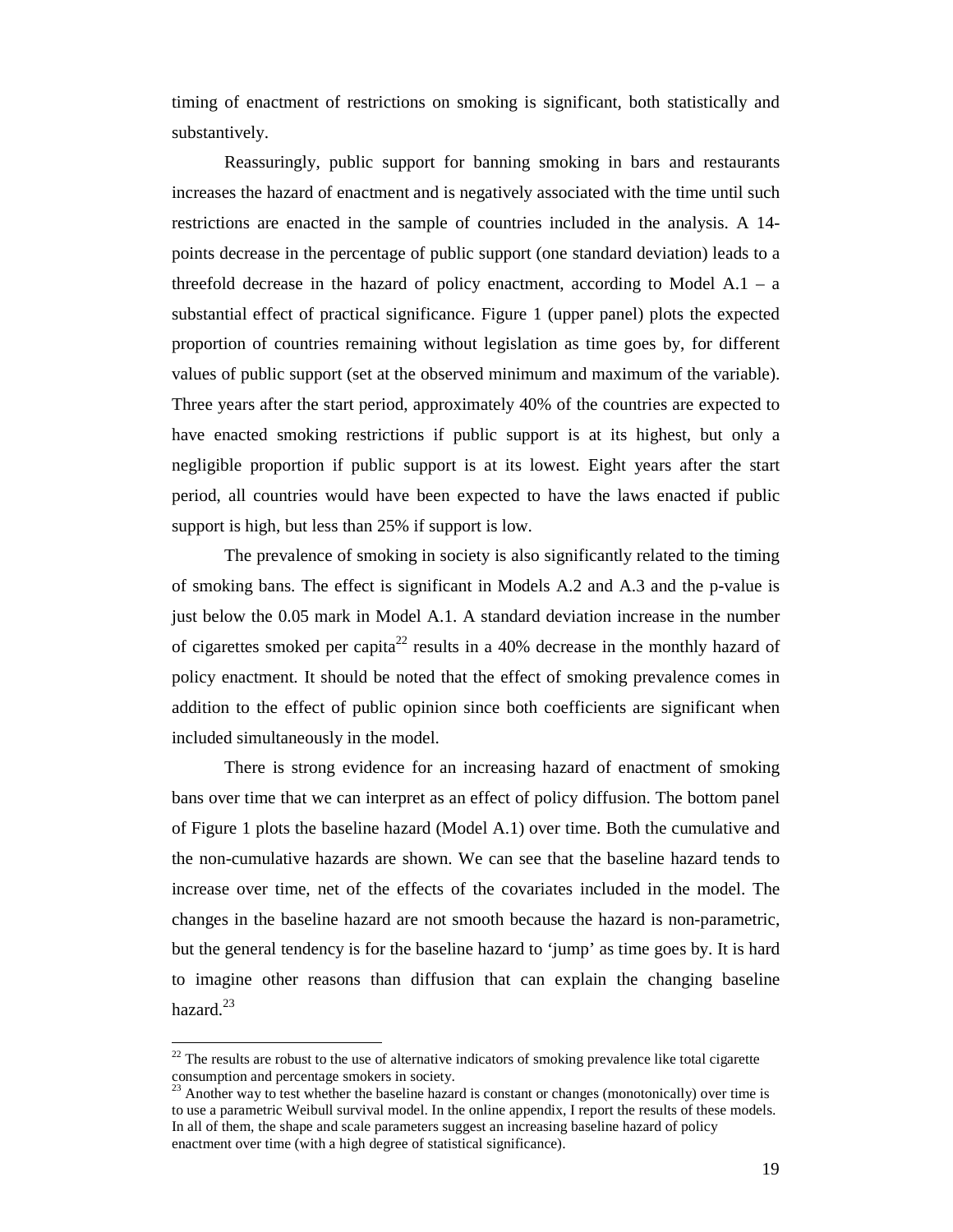There is no evidence, however, for any influence of government political ideology. In models A.3 to A.5 three different dimensions of political ideology are included in the equation, but none shows any connection to the timing of smoking bans. More leftist, authoritarian, and pro-European governments are not associated with shorter duration times until a ban is enacted. Even when we run the models only with the indicators of political ideology as predictors, none of them reaches even modest levels of statistical significance. The ideological predispositions of the government along the three main dimensions of political ideology seem to be irrelevant for the timing of enactment of smoking bans<sup>24</sup>.

### *B. Ordered logistic regression of smoking ban strictness*

As explained in the previous section of the article, I categorize the various national restrictions on smoking in bars and restaurants in three categories of increasing order of strictness based on how rigid the laws are and how comprehensive enforcement is. Thus, we are dealing with an ordered categorical variable and we can employ proportional odds logistic regressions to analyze the data $^{25}$ .

Table 4 presents the results of the models. Positive coefficients mean that the variable increases the chance of a country adopting stricter rules – public support for forbidding smoking in bars is significantly associated with higher probability that a country will enact and enforce more rigid regulations. On the other hand, tobacco production and smoking prevalence decrease this probability (the latter effect is not consistently significant but the size of the effect seems robust to the different model specifications). As in the duration models, cigarette production (model B.2) has no significant effect. Figure 2 illustrates the scale of the effects (according to Model B.1) for tobacco production and public support: it presents the predicted probabilities of being into each category for different values on the two main independent variables<sup>26</sup>.

<sup>&</sup>lt;sup>24</sup> All models have been replicated with the date of adoption rather that the date of enactment of the laws. All inferences remain the same. The coefficient for public support is slightly smaller but still statistically significant. EU support and Liberalism have p-values close to 0.10 which, given the uncertain expectations about the effects, cannot be considered as evidence in favor of the hypotheses of association. In addition, we included *regionalism* - the degree of regional decentralization in a country (see Gary Marks et al., 2008) - in the models. The variable turned out to have a significantly positive association with the hazards of adoption or enactment, but the effects of the remaining variables were not affected.

 $25$  The models are estimated with the MASS and Zelig libraries in R 2.8.0.

<sup>&</sup>lt;sup>26</sup> Since the current analysis looks at a rather specific aspect of tobacco policy – restrictions on smoking in bars and restaurants, it is a reasonable question to ask whether the findings generalize to tobacco control policy more generally. Joosens and Raw (2006) have developed a scale (ranging from 0 to 100) of the strictness of tobacco policy that takes into account prices, smoking and advertising restrictions, health warnings, treatment and public campaign spending. Using this tobacco control scale as a dependent variable in a linear regression model, it turns out that public support and smoking prevalence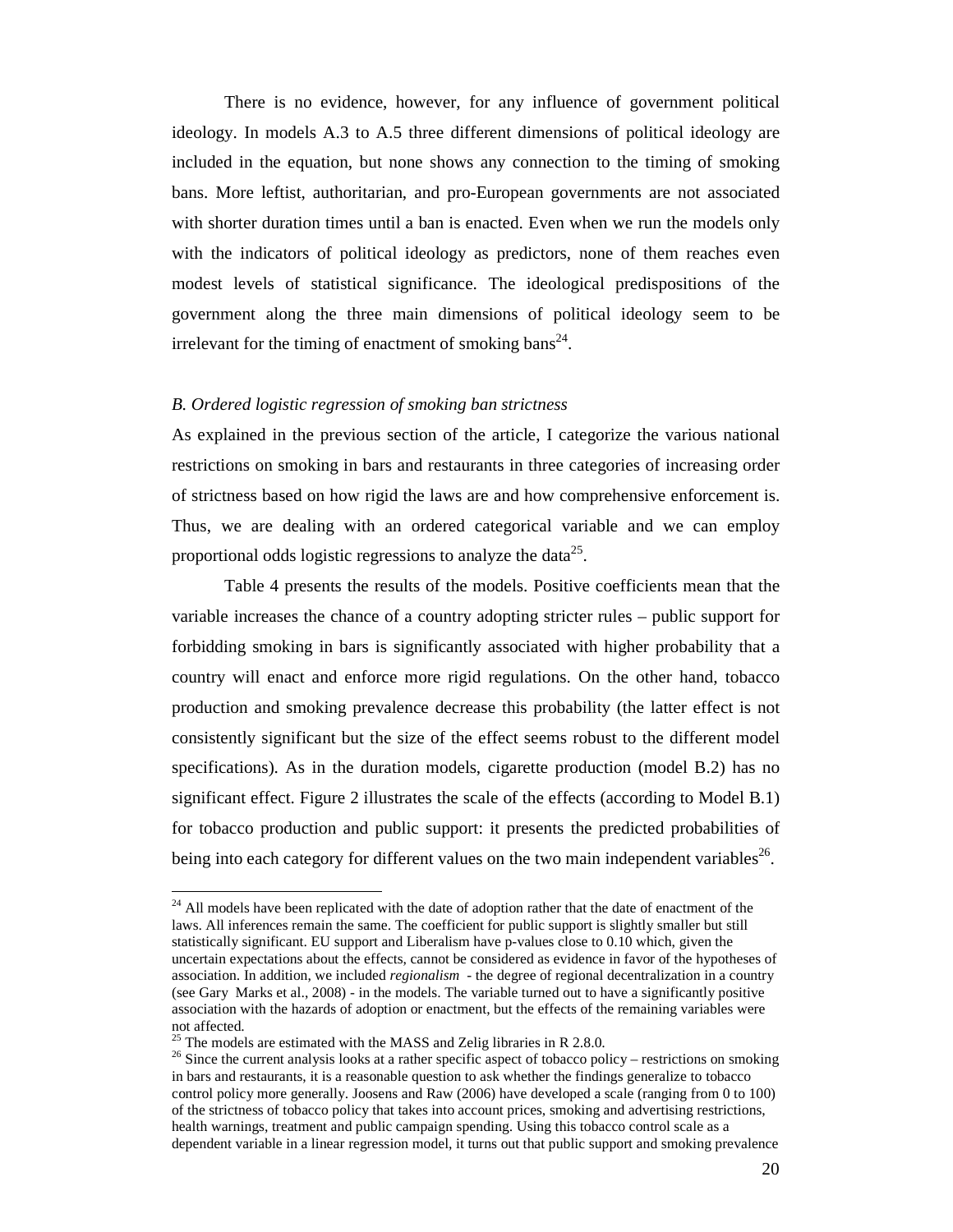Is there any effect of government ideology on the strictness of the regulations? The data does not provide any evidence that left/right, liberalism/traditionalism and European integration positions are related to the type of anti-smoking policy enacted. As for the diffusion hypothesis - in this part of the analysis, we are not able to test it<sup>27</sup>.

|                                                                                                                                                                                      | <b>Model</b>                    | <b>Model</b>                      | <b>Model</b>                    | <b>Model</b>                    | <b>Model</b>                    |  |  |  |
|--------------------------------------------------------------------------------------------------------------------------------------------------------------------------------------|---------------------------------|-----------------------------------|---------------------------------|---------------------------------|---------------------------------|--|--|--|
|                                                                                                                                                                                      | B.1                             | B.2                               | B.3                             | B.4                             | B.5                             |  |  |  |
| Intercept $1 \mid 2$                                                                                                                                                                 | 3.47<br>(1.32)<br>$p = 0.02$    | $\sqrt{5.48}$<br>(0.02)<br>p<0.01 | 4.15<br>(1.91)<br>$p = 0.04$    | 2.60<br>(0.03)<br>p < 0.01      | 3.95<br>(0.02)<br>p < 0.01      |  |  |  |
| Intercept $2 \mid 3$                                                                                                                                                                 | 7.32<br>(1.12)<br>p<0.01        | 8.75<br>(0.73)<br>p<0.01          | 8.76<br>(2.02)<br>p<0.01        | 6.90<br>(1.11)<br>p<0.01        | 8.32<br>(0.97)<br>p<0.01        |  |  |  |
| Log of tobacco leafs produced                                                                                                                                                        | $-0.21$<br>(0.11)<br>$p = 0.08$ |                                   | $-0.25$<br>(0.13)<br>$p = 0.07$ | $-0.28$<br>(0.13)<br>$p = 0.05$ | $-0.23$<br>(0.12)<br>$p = 0.07$ |  |  |  |
| Log of cigarettes produced                                                                                                                                                           |                                 | 0.12<br>(0.13)<br>$p = 0.37$      |                                 |                                 |                                 |  |  |  |
| Public support for ban in bars                                                                                                                                                       | 14.34<br>(0.68)<br>p<0.01       | 14.75<br>(0.01)<br>p<0.01         | 12.70<br>(0.99)<br>p<0.01       | 15.55<br>(0.01)<br>p<0.01       | 14.35<br>(0.01)<br>p<0.01       |  |  |  |
| Thousand of cigarettes per capita                                                                                                                                                    | $-1.47$<br>(0.91)<br>$p = 0.12$ | $-1.89$<br>(0.75)<br>$p = 0.02$   | $-1.72$<br>(1.02)<br>$p = 0.11$ | $-1.40$<br>(0.85)<br>$p = 0.12$ | $-1.67$<br>(1.05)<br>$p = 0.13$ |  |  |  |
| Left/Right cabinet position                                                                                                                                                          |                                 |                                   | 0.46<br>(0.46)<br>$p = 0.32$    |                                 |                                 |  |  |  |
| Liberalism cabinet position                                                                                                                                                          |                                 |                                   |                                 | $-0.20$<br>(0.22)<br>$p = 0.46$ |                                 |  |  |  |
| EU support cabinet position                                                                                                                                                          |                                 |                                   |                                 |                                 | 0.11<br>(0.20)<br>$p=0.56$      |  |  |  |
| Akaike Information Criterion                                                                                                                                                         | 42.96                           | 46.43                             | 39.98                           | 38.71                           | 29.06                           |  |  |  |
|                                                                                                                                                                                      | $N=26$                          | $N=26$                            | $N=23$                          | $N=22$                          | $N=23$                          |  |  |  |
| Note: Unstandardized coefficients; standard errors in parenthesis. Dependent variable: Policy<br>strictness $[1 - \text{tax or non-existent}; 2 - \text{partial}; 3 - \text{full}].$ |                                 |                                   |                                 |                                 |                                 |  |  |  |

Table 6. Proportional odds logistic regression of tobacco ban strictness

are significantly associated with the strictness of tobacco policy. The estimated effects of the economic indicators are in the expected direction but do not reach statistical significance. The hypotheses about party ideology influence cannot be tested since there is no single government that can be held 'responsible' for the point estimate of tobacco control strictness in a country.

<sup>&</sup>lt;sup>27</sup> Regionalism (see Gary Marks et al., 2008) turns out to be robustly and significantly positively associated with the strictness of the policies – more regionalized countries tend to enact stricter and more comprehensive smoking bans. This finding generalized insights from the existing quantitative and qualitative literatures.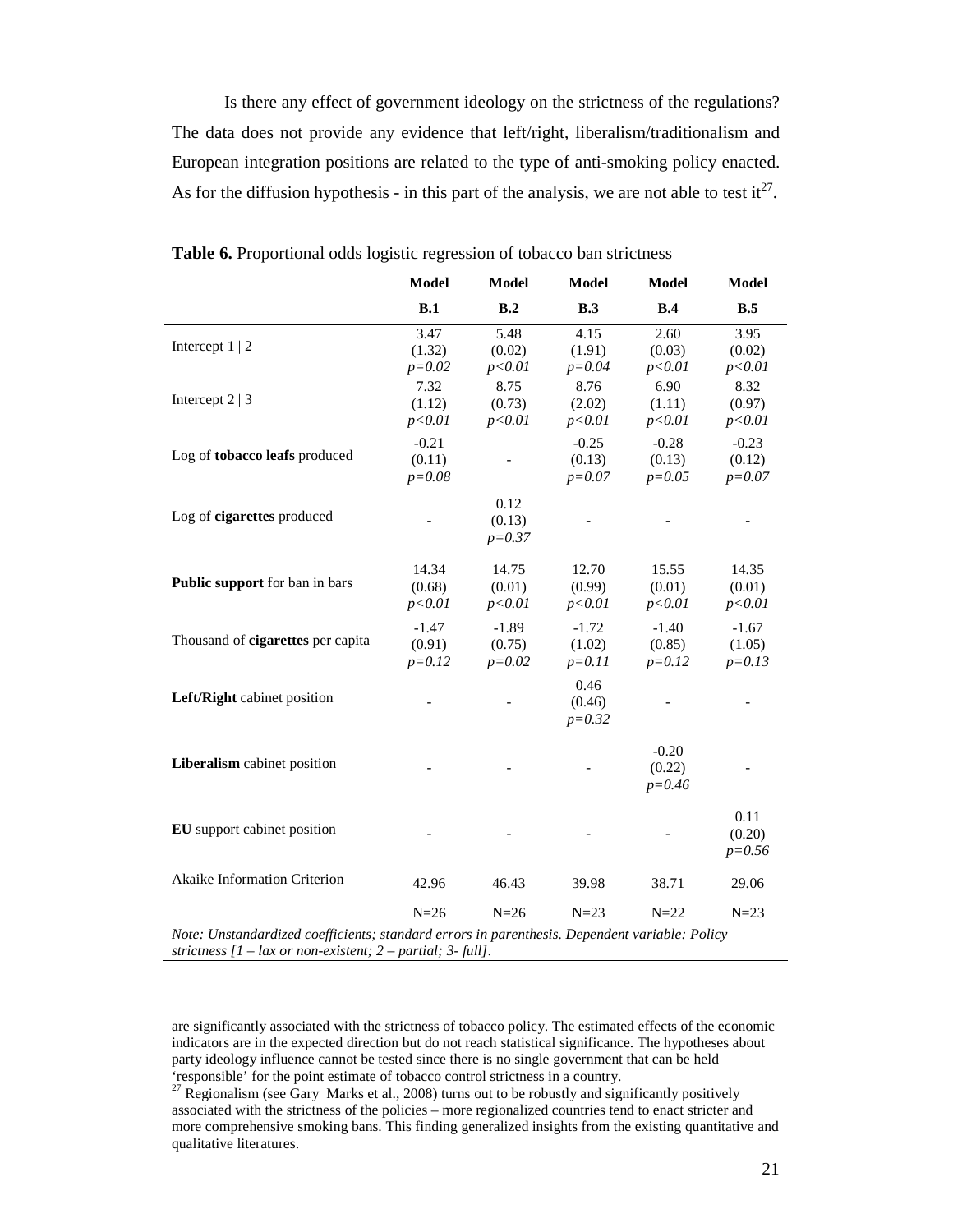**Figure 2.** Predicted probabilities of the strictness of smoking bans for varying values of tobacco production and public support



#### **Discussion and conclusions**

This article presented a comparative analysis of policy making about a novel issue that does not easily map on the major political ideological dimensions. It argued that the patterns of adoption, enactment and enforcement of restrictions on smoking in bars and restaurants in 29 European states are related to economic and social fundamentals, but not to the ideological positions of governments.

 I find that the scale of tobacco production in a country prolongs the time until a smoking ban is enacted, and decreases the probably that the ban will be comprehensive and rigidly enforced. Interestingly, a closely related indicator of the economic importance of the tobacco sector – cigarettes production – does not seem to have an effect. This lack of influence is especially puzzling as we can expect that the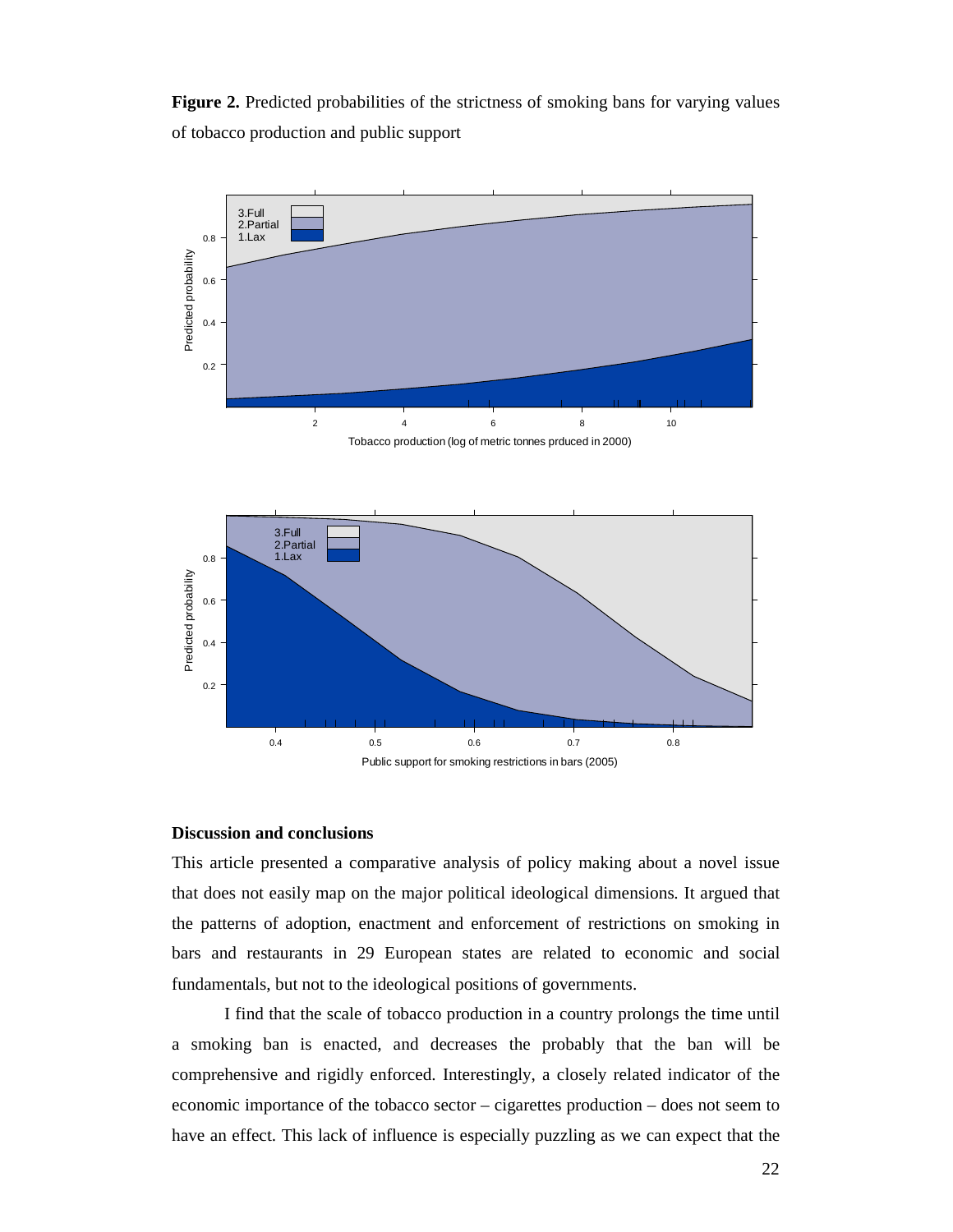strength of the tobacco lobby – a factor that is hugely influential in anti-smoking policy in general – is greater in states that manufacture more cigarettes. On the other hand, tobacco growing employs more people than cigarettes production, so there might be an electoral connection in place that explains why the two closely related sectors exhibit different relationships with policy outcomes. Although tobacco growing is *probabilistically* quite strongly related to the timing and type of smoking bans, it is not a *deterministic* cause of delay and lax smoking policy: Italy, which is one of the biggest producers of tobacco in Europe, was in fact one of the very first countries to adopt, enact, and successfully enforce a comprehensive ban on smoking in its bars and restaurants.

 The second important predictor of the duration-till-enactment *and* of the strictness of the smoking bans is public support for such restrictions. To the casual observer this finding might seem almost tautological but policy responsiveness cannot be taken for granted. In contemporary democracies, there are many issues for which policy and public opinion significantly diverge – the long-lasting rift between the general public and the political elites on European integration is just one example. Financial regulation and the bailing out of the banking system is another. Against this background, the high cross-sectional congruence between policy and public opinion in the field of anti-smoking policy is actually quite remarkable. It could be that, precisely because the smoking issue does not easily fit existing ideological cleavages that structure political conflict, policy can be directly responsive to mass attitudes. In the absence of strong ideological clues which position about smoking control to take, politicians are less constrained to follow the ebbs and flows of public opinion. As important as it is, the issue of passive smoking is still not a problem of high and lasting salience for governing parties, which implies that often they might not even have an explicit common position on the issue. Hence, it is easier to be opportunistic and take the lead from the general mood of the public. Furthermore, the rather strong cross-sectional links between public opinion and the smoking bans cast a shadow of doubt over the idea that tobacco policy has been developing under a 'permissive consensus'(Studlar, 2002) – it seems that *levels* of support, and not only the absence of opposition, matter.

 Of course, public support for smoking bans itself is a result of interplay of different forces. Media framing effects, political announcements, lobbying efforts and policy feedback all probably influence how much the general population favors restrictions on smoking in public places. Policy entrepreneurs (Feldman and Bayer,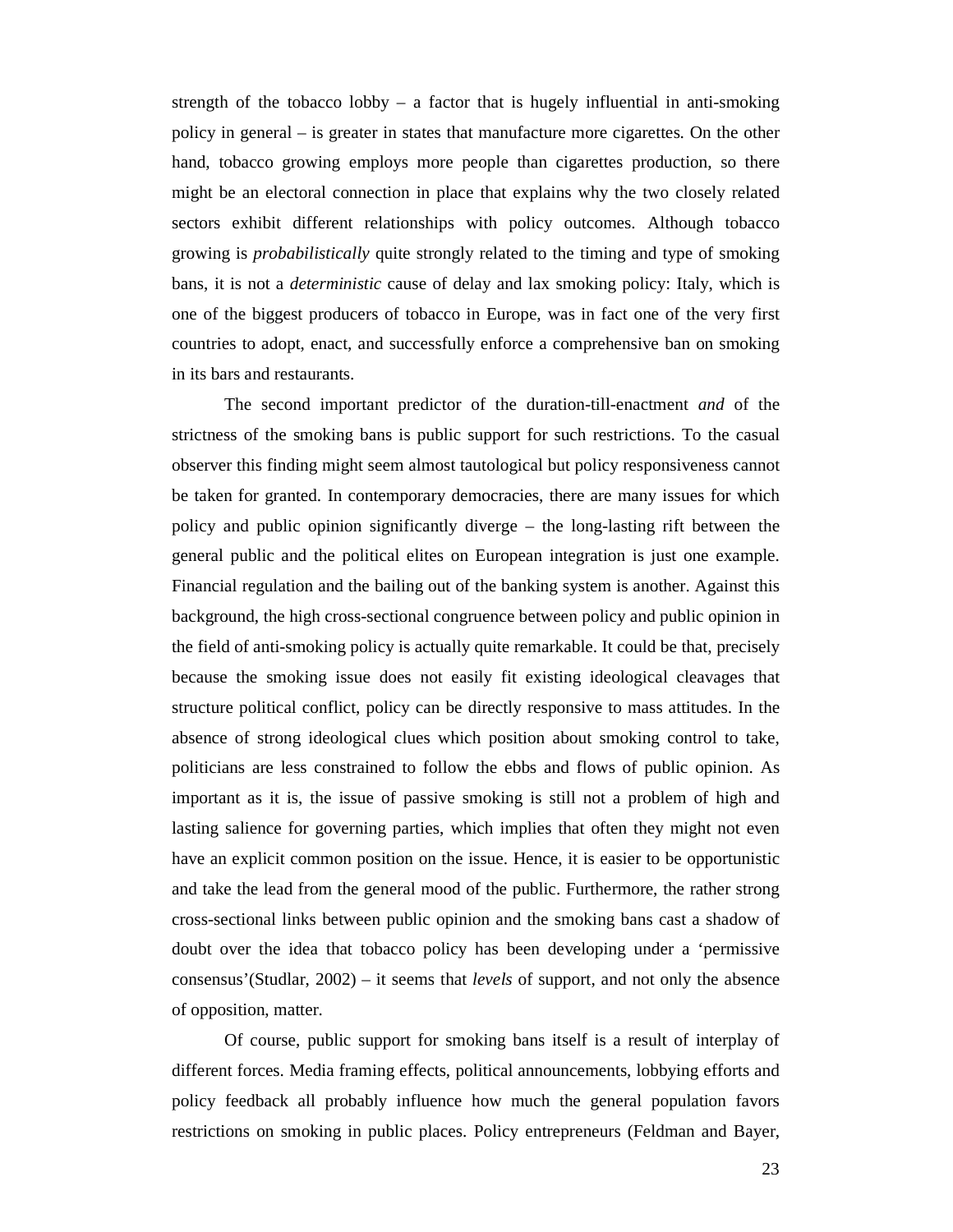2004; Mele and Compagni, 2010) have a large role to play in this regard as well. Longitudinal studies of the dynamics of public opinion, media exposure, lobbying and policy outcomes<sup>28</sup> would help determine who leads and who follows in this policy domain.

 Smoking prevalence in society also seems to increase the probability that smoking bans will be adopted later and that, once adopted, they will be more lax. Various indicators of smoking prevalence are significantly associated with these two aspects of the policy, but it is difficult to interpret the effects. First, smoking prevalence has been the target of sustained public policy for several decades now, so smoking prevalence is not completely exogenous to the introduction of the smoking bans. The relationship between smoking levels and policy is not a one-way street but reciprocal. Second, smoking prevalence itself is strongly correlated with tobacco production (0.41). The general, long-term smoking policy of a country is likely to be at least partly determined by the economic importance of the tobacco sector, and at least partly responsible for smoking levels in society. It is difficult to disentangle the causal relationships in this context. The more cigarettes people consume, the more important the revenue from taxes and excise duties on tobacco products for the state – yet a different reason why governments in societies that smoke more are less likely to curb smoking in bars and restaurants. Another possibility is that the higher the smoking prevalence in society is, the higher the detrimental effects of a smoking ban on the business of bars and restaurants will be. In addition, enforcement of the policy will be more difficult as well. What can be dismissed, however, is the interpretation that smoking prevalence decreases the likelihood of a smoking ban because of its effect on public opinion. Somewhat surprisingly, smoking levels and public support for bans on smoking in bars are only weakly related at the country level (-0.15).

 Along with these domestic policy determinants, horizontal policy diffusion is also an important factor for the enactment of smoking bans. Even when we take into account the national economy and social attitudes, we find evidence that policy diffusion matters. The empirical analyses showed that the probability of policy enactment increased steadily since 2003 and the increase is related to the number of previous adopters of the policy. Anti-smoking policy is embedded in a dense

 $^{28}$  Comparing the change in public support for smoking restrictions in bars between 2008 and 2005 shows that support grew stronger (by an average of 5%) in the group of countries that did not introduce any smoking restrictions than in the group of countries that enacted smoking restrictions in the time between the two surveys were conducted (by an average of 3%). Hence, on the basis of the Eurobarometer surveys we have no evidence that the introduction of smoking restrictions increases significantly public support for the policy.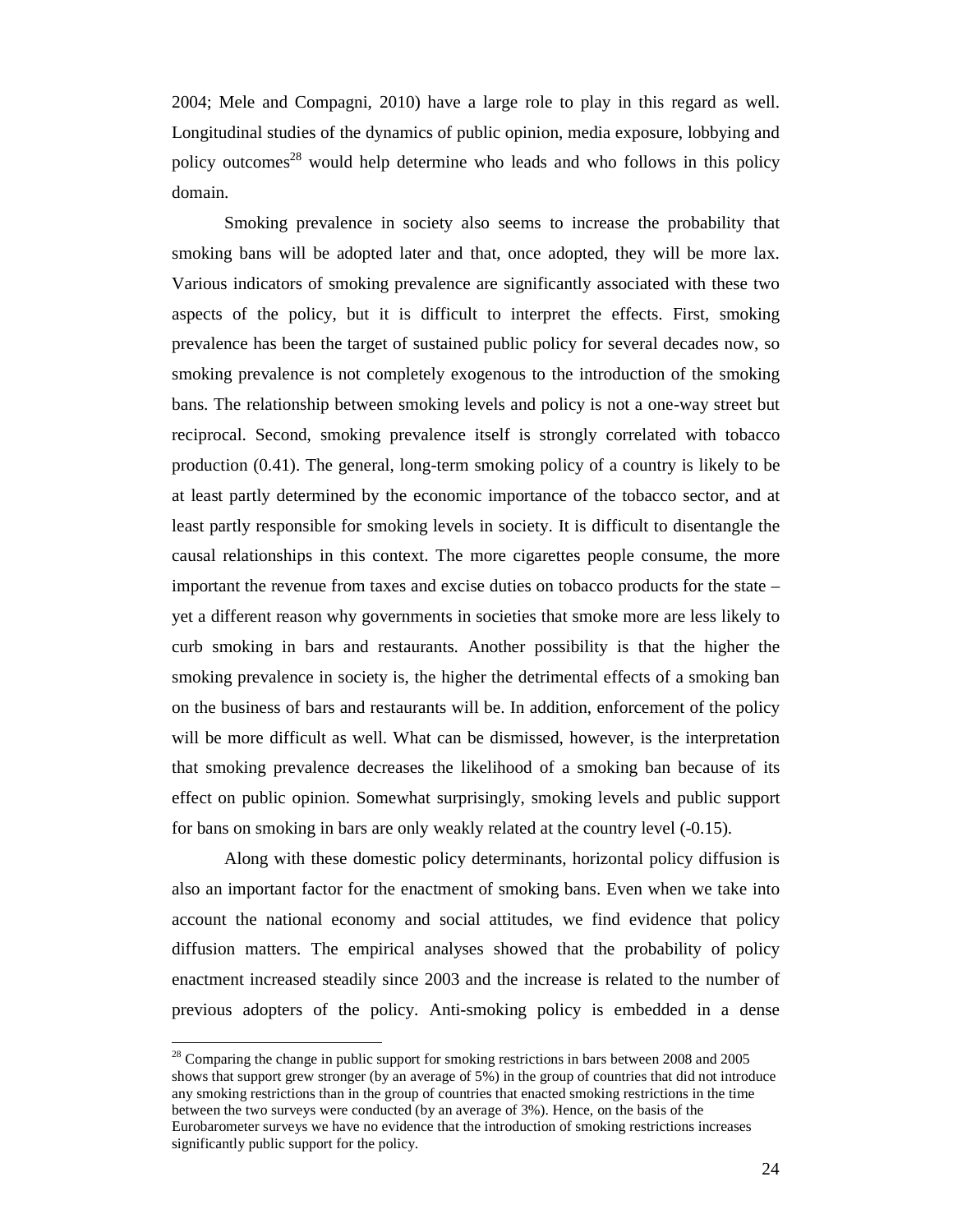framework set of international institutions. Along with the WHO and the EU, there are a multitude of transnational non-governmental organizations active in the policy area. While the quantitative analyses presented in this article bring ample evidence for the impact of diffusion, they cannot elucidate completely the mechanisms though which the influence is exercised. It is clear that the spread of bans on smoking in bars and restaurants in Europe since the trailblazing example of Ireland in 2004 is not a result of vertical diffusion backed by the power of coercion – both the WHO and the EU have issued only non-binding recommendations on this issue. Economic externalities are also unlikely to be the mechanisms through which diffusion spreads. Since party ideology plays no role in determining policy on the smoking ban, European transnational party organizations and the European Parliament party groups probably play no role in propagating the policy across the continent. Learning within transnational communities of policy experts and the flow of ideas between societies (Pacheko, forthcoming) remain as the most plausible candidates for diffusion mechanisms but, clearly, more research is needed.

 This article provided some contradictory evidence about the impact of institutions. The extent of regional decentralization appears to be positively related to the strictness and to the faster adoption of anti-tobacco policy. Further efforts are needed in order to investigate systematically the potential influence of other political institutions, like the policy-specific veto players, or the relationships between the executive and the legislature, and even the influence of the courts on policy development.

In sum, this article showed that when an issue is not tightly embedded in the main political conflict dimensions, many different factors can influence policy making. Policy ideas and learning from abroad matters. But so do domestic economic factors, societal characteristics, and public opinion. This is not to say that policy making happens outside politics. It is only that once party positions are less constrained by the straightjacket of political ideology, a wider array of domestic and transnational influences can enter into the policy making game.

25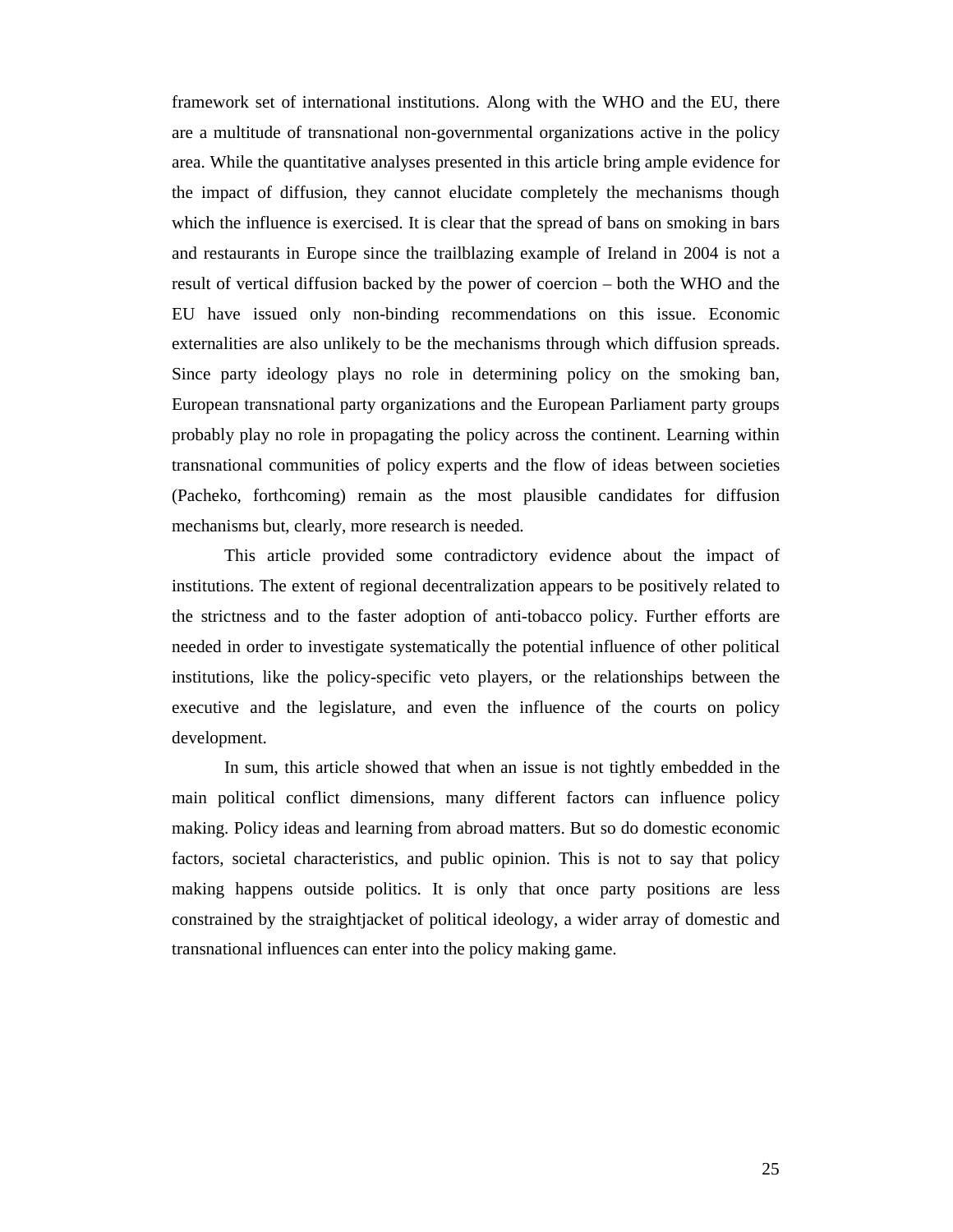### **References**

- Albak E, Green-Pedersen C and Nielsen L B (2007) 'Making Tobacco Consumption a Political Issue in the United States and Denmark: The Dynamics of Issue Expansion in Comparative Perspective', *Journal of Comparative Policy Analysis: Research and Practice* 9(1): 1 - 20.
- Allan J P and Scruggs L (2004) 'Political Partisanship and Welfare State Reform in Advanced Industrial Societies', *American Journal of Political Science* 48(3): 496-512.
- Asare B, Cairney P and Studlar D (2009) 'Federalism and Multilevel Governance in Tobacco Policy: The European Union, the United Kingdom, and Devolved Uk Institutions', *Journal of Public Policy* 29(1): 79-102.
- ASPECT Consortium (2004) *Tobacco or Health in the European Union: Past, Present and Future*. Luxembourg: Office for Official Publications of the European Communities.
- Baumgartner F and Jones B (2009) *Agendas and Instability in American Politics, Second Edition*. Chicago: University Of Chicago Press.
- Benoit K and Laver M (2006) *Party Policy in Modern Democracies*. London: Routledge.
- Berry F S and Berry W D (1990) 'State Lottery Adoptions as Policy Innovations: An Event History Analysis', *The American Political Science Review* 84(2): 395- 415.
- Budge I, Klingermann H-D, Volkens A, Bara J and Tanenbaum E (2001) *Mapping Policy Preferences: Estimates for Parties, Electors, and Governments 1945- 1998*. Oxford: Oxford University Press.
- Burnstein P (2003) 'The Impact of Public Opinion on Public Policy: A Review and an Agenda', *Political Research Quarterly*: 29-40.
- Cairney P (2009) 'The Role of Ideas in Policy Transfer: The Case of Uk Smoking Bans since Devolution', *Journal of European Public Policy* 16(3): 471-88.
- Centers for Disease Control and Prevention (2005) *State Smoking Restrictions for Private-Sector Worksites, Restaurants, and Bars --- United States, 1998 and*  **2004. a a** *a a* **<b>***a a a a a*:

http://www.cdc.gov/mmwr/preview/mmwrhtml/mm5426a1.htm.

- Collins N M, Shi Q, Forster J L, Erickson D J and Toomey T L (2010) 'Effects of Clean Indoor Air Laws on Bar and Restaurant Revenue in Minnesota Cities', *American Journal of Preventive Medicine* 39(6): S10-S5.
- Cooper A H and Kurzer P (2003) 'Rauh Ohne Feuer: Why Germany Lags in Tobacco Control', *German Politics and Society* 21.
- Council of the European Union (2009) *Council Recommendation of 30 November 2009 on Smoke-Free Environments*.
- Crisp B F, Desposato S W and Kanthak K (2011) 'Legislative Pivots, Presidential Powers, and Policy Stability', *Journal of Law, Economics, and Organization*  27(2): 426-52.
- Dawson R E and Robinson J A (1963) 'Inter-Party Competition, Economic Variables, and Welfare Policies in the American States', *The Journal of Politics* 25(02): 265-89.
- Döring H and Manow P (2010) *Parliament and Government Composition Database (Parlgov): An Infrastructure for Empirical Information on Parties, Elections and Governments in Modern Democracies*.
- Dunham J and Marlow M L (2000) 'Smoking Laws and Their Differential Effects on Restaurants, Bars, and Taverns', *Contemporary Economic Policy* 18(3): 326- 33.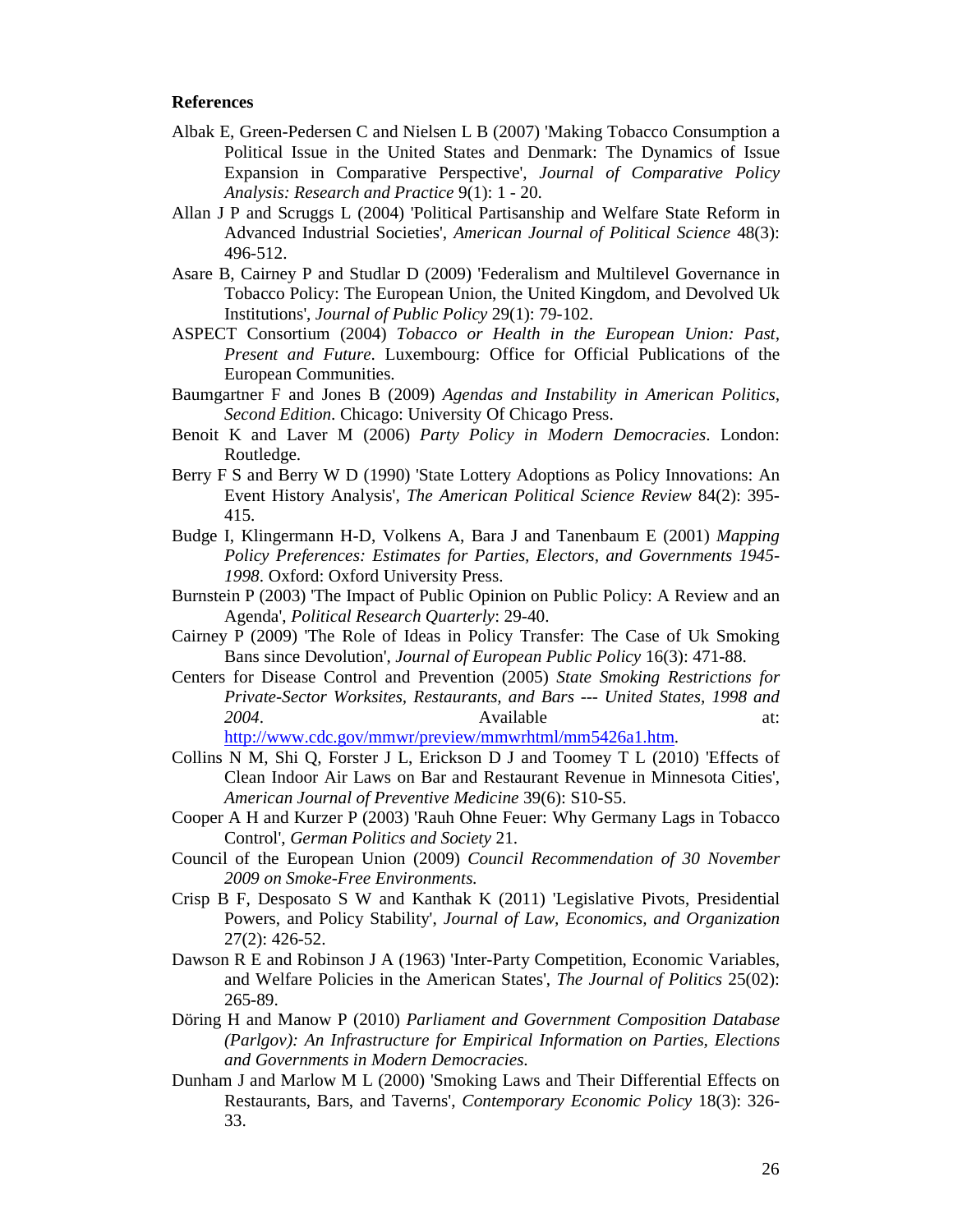- Edwards R, Thomson G, Wilson N, Waa A, Bullen C, O'Dea D, Gifford H, Glover M, Laugesen M and Woodward A (2008) 'After the Smoke Has Cleared: Evaluation of the Impact of a New National Smoke-Free Law in New Zealand', *Tobacco Control* 17(1): 10.
- Erikson R S, Mackuen M B and Stimson J A (2002) *The Macro Polity.* . Cambridge: Cambridge University Press.
- Eurobarometer (2006) *Attitudes of Europeans Towards Tobacco*.
- Eurobarometer (2007) *Attitudes of Europeans Towards Tobacco*.
- Eurobarometer (2009) *Survey on Tobacco. Analytical Report*.
- European Commission (2011) *Detailed Overview of Member States' Smoke-Free Regulations*
- Feldman E and Bayer R (eds) (2004) *Unfiltered: Conflicts over Tobacco Policy and Public Health*. Cambridge: Harvard University Press.
- Fong G T, Hyland A, Borland R, Hammond D, Hastings G, McNeill A, Anderson S, Cummings K M, Allwright S, Mulcahy M, Howell F, Clancy L, Thompson M E, Connolly G and Driezen P (2006) 'Reductions in Tobacco Smoke Pollution and Increases in Support for Smoke-Free Public Places Following the Implementation of Comprehensive Smoke-Free Workplace Legislation in the Republic of Ireland: Findings from the Itc Ireland/Uk Survey', *Tobacco Control* 15: 51-8.
- Fuglister K (2011) 'Where Does Learning Take Place? The Role of Intergovernmental Cooperation in Policy Diffusion', *European Journal of Political Research*: nono.
- Gallet C and Catlin J (2009) 'The Determinants of Tobacco Control in Europe: A Research Note', *The Social Science Journal* 46(1): 143-9.
- Giannetti D and Laver M (2005) 'Policy Positions and Jobs in the Government', *European Journal of Political Research* 44(1): 91-120.
- Gray V (1973) 'Innovation in the States: A Diffusion Study', *The American Political Science Review* 67(4): 1174-85.
- Hahn E J (2010) 'Smokefree Legislation a Review of Health and Economic Outcomes Research', *American Journal of Preventive Medicine* 39(6): S66-S76.
- Hastings G and Angus K (2004) *The Influence of the Tobacco Industry on European Tobacco-Control Policy*. Luxembourg: Office for Official Publications of the European Communities.
- Hauri D D, Lieb C M, Rajkumar S, Kooijman C, Sommer H L and Roosli M (2011) 'Direct Health Costs of Environmental Tobacco Smoke Exposure and Indirect Health Benefits Due to Smoking Ban Introduction', *European Journal of Public Health* 21(3): 316-22.
- Hofferbert R (1990) *The Reach and Craft of Policy Analysis*. Tuscaloosa: University of Alabama Press.
- Hooghe L, Bakker R, Brigevich A, de Vries C E, Edwards E, Marks G, Rowny J, Steenbergen M and Vachudova M (2010) 'Reliability and Validity of Measuring Party Positions: The Chapel Hill Expert Surveys of 2002 and 2006', *European Journal of Political Research* 54(4): 684-703.
- Hooker C and Chapman S (2006) 'Structural Elements in Achieving Legislative Tobacco Control in Nsw, 1955-95: Political Reflections and Implications', *Australian and New Zealand Journal of Public Health* 30(1): 10-5.
- Hopkins D P, Razi S, Leeks K D, Kalra G P, Chattopadhyay S K, Soler R E and Task Force Community Preventive S (2010) 'Smokefree Policies to Reduce Tobacco Use a Systematic Review', *American Journal of Preventive Medicine*  38(2): S275-S89.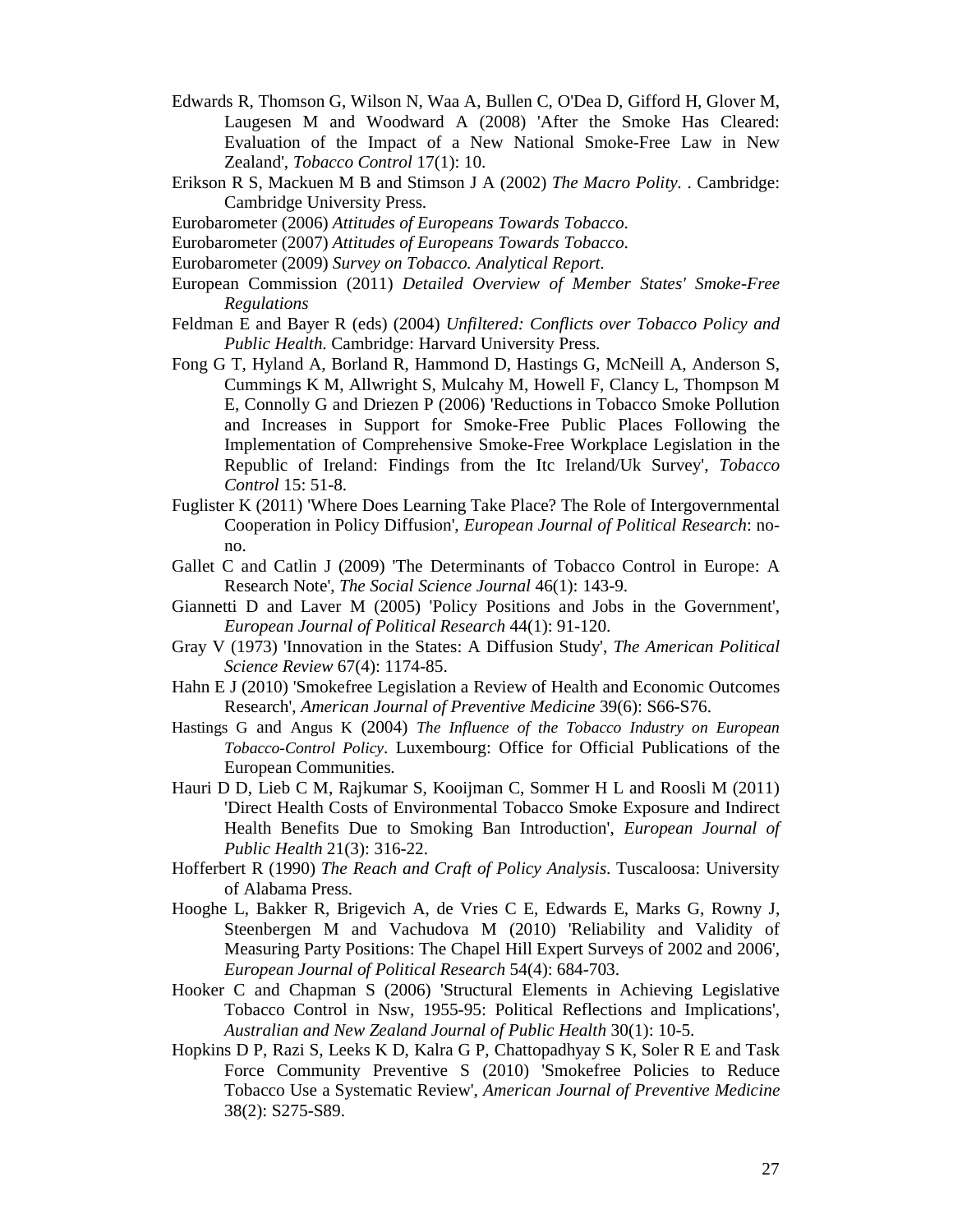- Huisman M, Kunst A E and Mackenbach J P (2005) 'Inequalities in the Prevalence of Smoking in the European Union: Comparing Education and Income', *Preventive Medicine* 40(6): 756-64.
- Hyland A, Higbee C, Borland R, Travers M, Hastings G, Fong G T and Cummings K M (2009) 'Attitudes and Beliefs About Secondhand Smoke and Smoke-Free Policies in Four Countries: Findings from the International Tobacco Control Four Country Survey', *Nicotine & Tobacco Research* 11(6): 642-9.
- Imbeau L M, Pétry F and Lamari M (2001) 'Left–Right Party Ideology and Government Policies: A Meta–Analysis', *European Journal of Political Research* 40(1): 1-29.
- John P (1998) *Analysing Public Policy*. London: Continuum.
- Jones B (1994) *Reconceiving Decision-Making in Democratic Politics. Attention, Choice, and Public Policy*. Chicago: University of Chicago Press.
- Joosens L and Raw M (2006) 'The Tobacco Control Scale: A New Scale to Measure Country Activity', *Tobacco Control* 15: 247-53.
- Karch A (2007) *Democratic Laboratories. Policy Diffusion among the American States*. Ann Arbor: University of Michigan Press.
- King B A, Hyland A J, Borland R, McNeill A and Cummings K M (2011) 'Socioeconomic Variation in the Prevalence, Introduction, Retention, and Removal of Smoke-Free Policies among Smokers: Findings from the International Tobacco Control (Itc) Four Country Survey', *International Journal of Environmental Research and Public Health* 8(2): 411-34.
- Kingdon J (1997) *Agendas, Alternatives, and Public Policies* Pearson Education.
- Klein E G, Forster J L, Collins N M, Erickson D J and Toomey T L (2010) 'Employment Change for Bars and Restaurants Following a Statewide Clean Indoor Air Policy', *American Journal of Preventive Medicine* 39(6): S16-S22.
- Klingermann H-D, Volkens A, Bara J and Budge I (2007) *Mapping Policy Preferences Ii: Estimates for Parties, Electors and Governments in Central and Eastern Europe, European Union and OECD 1990-2003.* Oxford: Oxford University Press.
- Krehbiel K (1992) *Information and Legislative Organization*. Ann Arbor: University of Michigan Press.
- Krehbiel K (1998) *Pivotal Politics: A Theory of U.S. Lawmaking*. Chicago: Chicago University Press.
- Kriesi H, Grande E, Lachat R, Dolezal M, Bornschier S, Frey T, Grande E, Lachat R, Dolezal M, Bornschier S and Frey T (2008) *West European Politics in the Age of Globalization*. Cambridge: Cambridge University Press.
- Lal A and Siahpush M (2009) 'The Effect of Smoke-Free Policies on Revenue in Bars in Tasmania, Australia', *Tobacco Control* 18(5): 405-8.
- Larsen L (2010) "Framing Knowledge and Innocent Victims. Europe Bans Smoking in Public Places', *Critical Discourse Studies* forthcoming.
- Lazuras L, Rodafinos A, Panagiotakos D B, Thyrian J R, John U and Polychronopoulos E (2009) 'Support for Smoke-Free Policies in a Pro-Smoking Culture: Findings from the European Survey on Tobacco Control Attitudes and Knowledge', *International Journal of Public Health* 54(6): 403- 8.
- Luk R, Ferrence R and Gmel G (2006) 'The Economic Impact of a Smoke-Free Bylaw on Restaurant and Bar Sales in Ottawa, Canada', *Addiction* 101(5): 738-45.
- Marks G, Hooghe L, Nelson M and Edwards E (2006) 'Party Competition and European Integration in East and West. Different Structure, Same Causality', *Comparative Political Studies* 39(2): 155-75.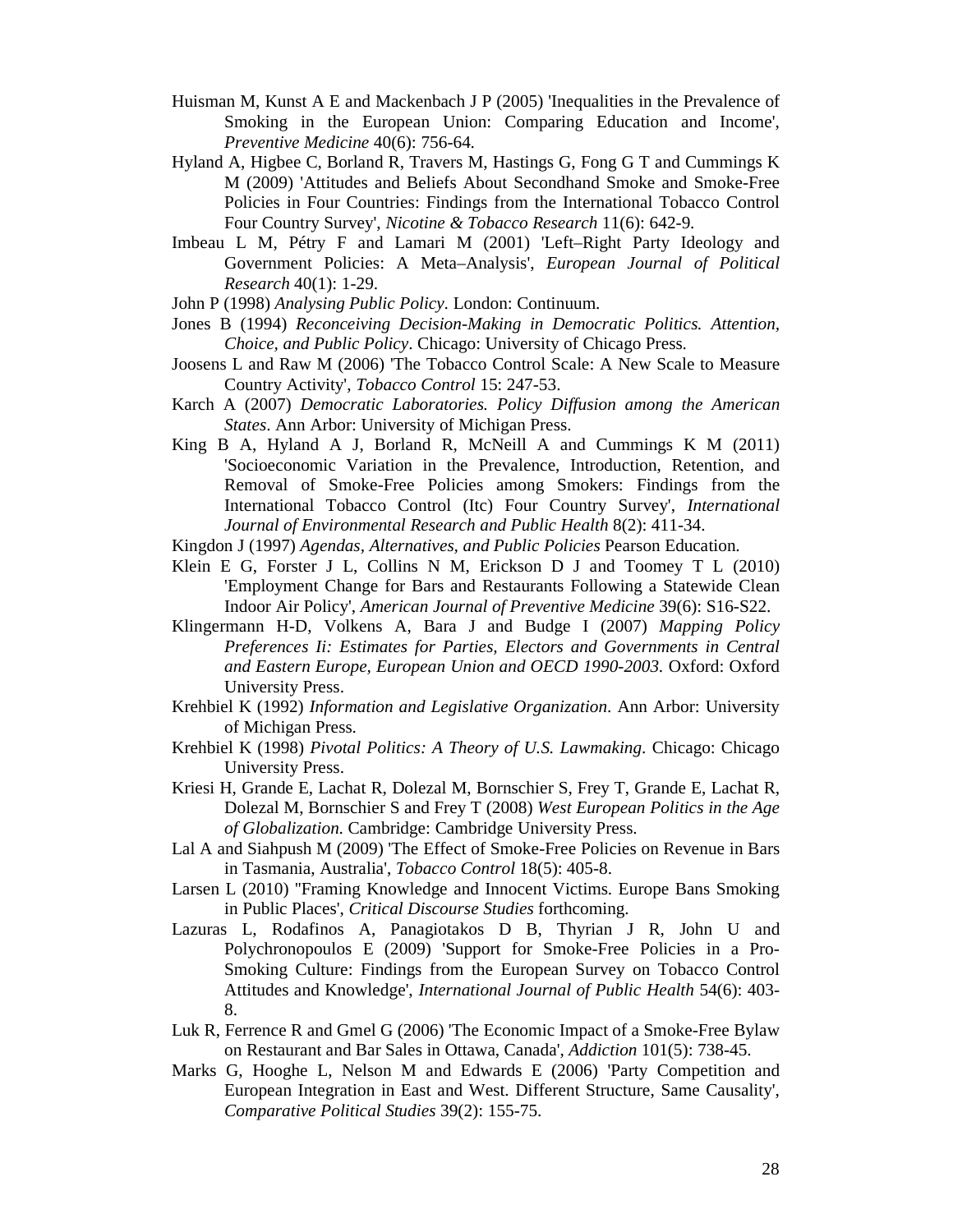- Marks G, Hooghe L and Schakel A (2008) 'Regional Authority in 42 Democracies, 1950–2006: A Measure and Five Hypotheses', *Regional and Federal Studies*  18(2-3): 111-302.
- Marsh D and Sharman J C (2009) 'Policy Diffusion and Policy Transfer', *Policy Studies* 30(3): 269 - 88.
- Martin C (2009) 'Interdependenz Und Ideologische Position: Die Konditionale Diffusion Der Zigarettenbesteuerung in Den Us-Amerikanischen Bundesstaaten 1971-2006', *Politische Vierteljahresschrift* 50(2).
- Martinez-Sanchez J M, Fernandez E, Fu M, Gallus S, Martinez C, Sureda X, La Vecchia C and Clancy L (2010) 'Smoking Behaviour, Involuntary Smoking, Attitudes Towards Smoke-Free Legislations, and Tobacco Control Activities in the European Union', *Plos One* 5(11): 7.
- Mayhew D (2005) *Divided We Govern: Party Control, Lawmaking and Investigations, 1946–2002*. New Haven, CT: Yale University Press.
- McCarty N, Poole K T and Rosenthal A (1997) *Redistribution and the Realignment of American Politics*. Washington D.C.: American Enterprise Institute.
- Mele V and Compagni A (2010) 'Explaining the Unexpected Success of the Smoking Ban in Italy: Political Strategy and Transition to Practice, 2000-2005', *Public Administration* 88(3): 819-35.
- Moore S, Wolfe S M, Lindes D and Douglas C E (1994) 'Epidemiology of Failed Tobacco Control Legislation', *Jama-Journal of the American Medical Association* 272(15): 1171-5.
- Ong M K and Glantz S A (2004) 'Cardiovascular Health and Economic Effects of Smoke-Free Workplaces', *American Journal of Medicine* 117(1): 32-8.
- Pacheko J (forthcoming) 'The Social Contagion Model: Exploring the Role of Public Opinion on the Diffusion of Anti-Smoking Legislation across the American States', *Journal of Politics* n.a.(n.a.): n.a.
- Poole K T (2000) *Congress: A Political-Economic History of Roll Call Voting*  Oxford: Oxford University Press.
- Princen S (2009) *Agenda-Setting in the European Union*. Basingstoke: Palgrave Macmillan.
- Princen S and Rhinard M (2006) 'Crashing and Creeping: Agenda-Setting Dynamics in the European Union.', *Journal of European Public Policy* 13(7): 1119-32.
- Radaelli C M (2009) 'Measuring Policy Learning: Regulatory Impact Assessment in Europe', *Journal of European Public Policy* 16(8): 1145 - 64.
- Ross F (2000) ''Beyond Left and Right': The New Partisan Politics of Welfare', *Governance* 13(2): 155-83.
- Ross N and Taylor S M (1998) 'Geographical Variation in Attitudes Towards Smoking: Findings from the Commit Communities', *Social Science & Medicine* 46(6): 703-17.
- Sabatier P and Jenkins-Smith (1999) 'The Advocacy Coalition Framework', in P Sabatier (ed.) *Theories of the Policy Process*, pp. 117-66: Westview Press.
- Schumann A, John U, Thyrian J R, Ulbricht S, Hapke U and Meyer C (2006) 'Attitudes Towards Smoking Policies and Tobacco Control Measures in Relation to Smoking Status and Smoking Behaviour', *European Journal of Public Health* 16(5): 513-9.
- Shapiro R and Page B (1983) 'Effects of Public Opinion on Policy', *The American Political Science Review* 77(2): 175-90.
- Shipan C and Volden C (2006) 'Bottom-up Federalism: The Diffusion of Antismoking Policies from U.S. Cities to States', *American Journal of Political Science*  50(4): 825-43.